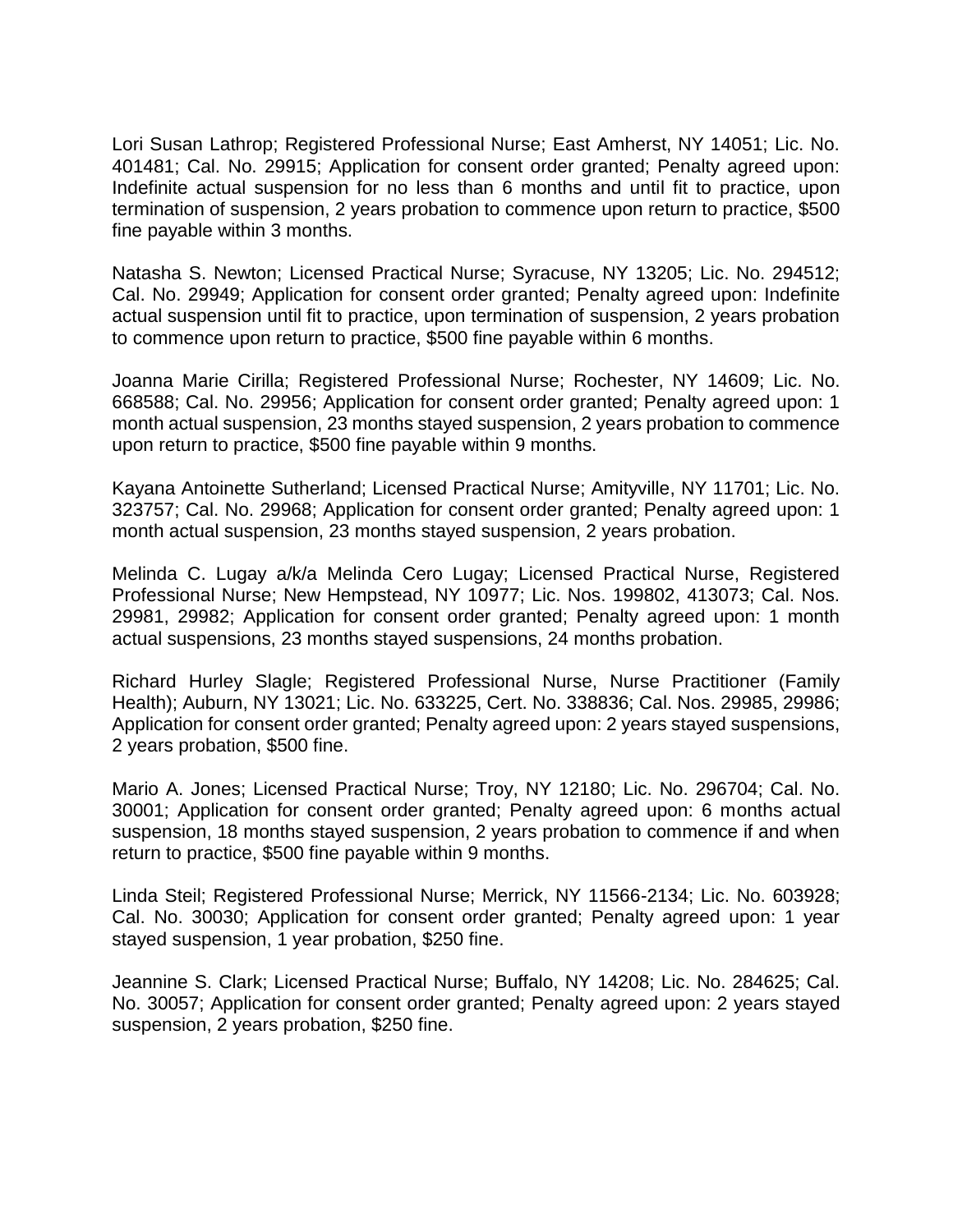

# *SUMMARY OF THE FEBRUARY 2018 MEETING*

# *OF THE BOARD OF REGENTS*

*OF*

## *THE UNIVERSITY OF THE STATE OF NEW YORK*

*Held at the State Education Building Albany, New York*

*February 12 and 13, 2018*

*Anthony Lofrumento, Secretary Board of Regents*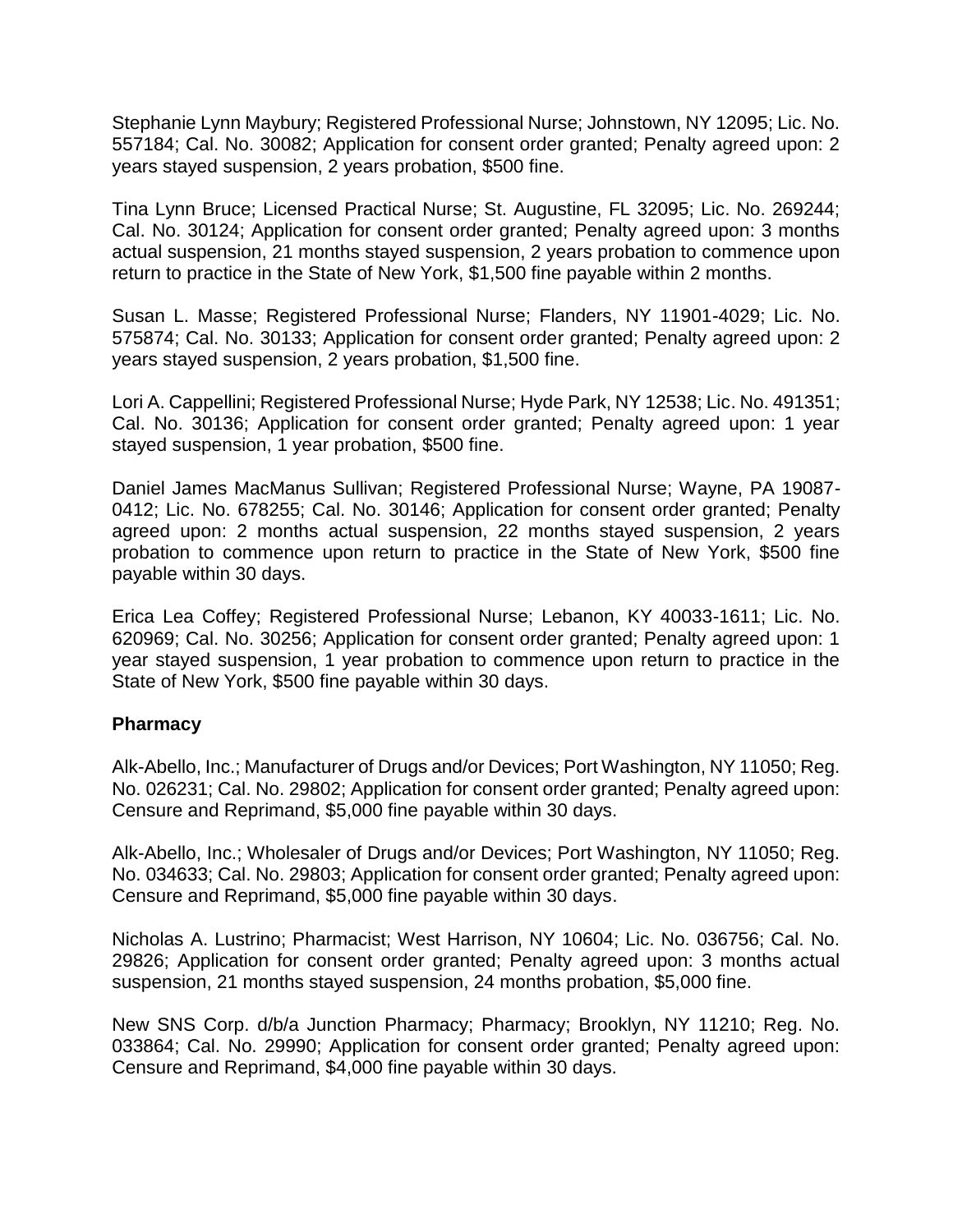### *THE BOARD OF REGENTS*

The Board of Regents of The University of the State of New York held a public session on Monday, February 12, 2018 at 9:00 a.m. pursuant to a call to duty sent to each Regent.

### **MEETING OF THE FULL BOARD, Monday, February 12 th at 9:00 a.m.**

#### **Board Members in Attendance:**

Betty A. Rosa, Chancellor T. Andrew Brown, Vice Chancellor Roger Tilles Lester W. Young, Jr. Christine D. Cea James E. Cottrell Judith Chin Beverly L. Ouderkirk Catherine Collins Judith Johnson Nan Eileen Mead Elizabeth S. Hakanson Luis O. Reyes

Also present were Commissioner of Education, MaryEllen Elia, Executive Deputy Commissioner, Elizabeth Berlin, Counsel and Deputy Commissioner for Legal Affairs, Alison B. Bianchi, and the Secretary, Board of Regents, Anthony Lofrumento. Regents Wade S. Norwood, Kathleen M. Cashin, Josephine Victoria Finn and Susan W. Mittler were absent and excused.

Chancellor Betty A. Rosa called the meeting to order at 9:00 a.m. and recognized representatives from the New York State Parent Teacher Association (NYSPTA) and congratulated them on 2018 Outstanding State PTA Advocacy Award from the National Parent Teacher Association.

Regent Hakanson was asked to provide thoughts for a moment of reflection.

### **ACTION ITEM**

### **Executive Session Motion**

**MOVED**, that the Board of Regents convene in executive session, Tuesday, Tuesday, February 13 at 10:15 a.m. to discuss litigation matters.

| <b>Motion by:</b> | Vice Chancellor T. Andrew Brown |
|-------------------|---------------------------------|
| Seconded by:      | Regent Christine D. Cea         |
| <b>Action:</b>    | Motion carried unanimously.     |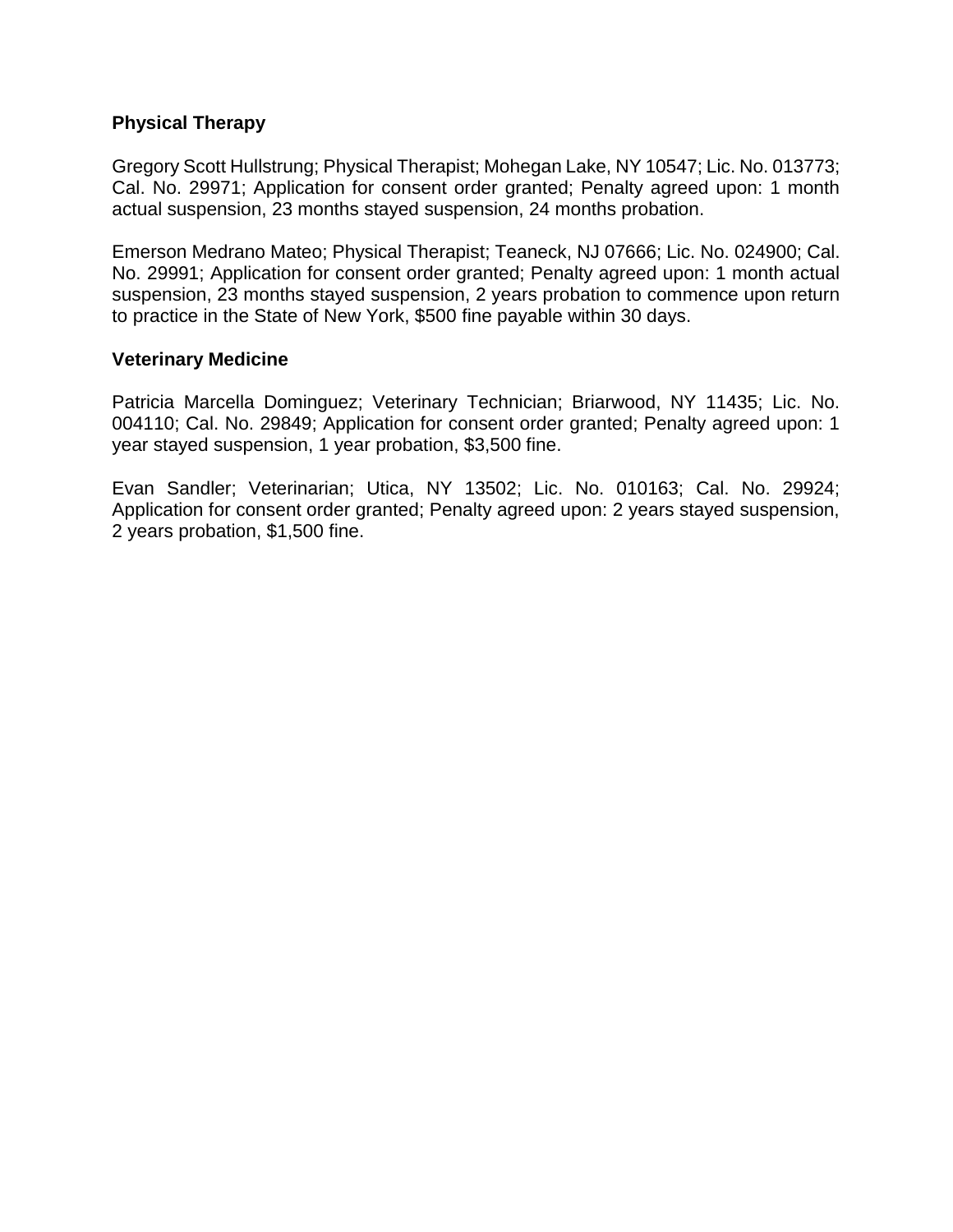### **PRESENTATION**

### **Review of the Graduation Rate for the 2013 Cohort that Successfully Graduated in 2017**

Commissioner Elia presented a review of the graduation rate for the 2013 cohort that successfully graduated in 2017 (Attachment I).

Chancellor Rosa called upon Regent Judith Johnson to present a video presentation highlighting 'The Focus of Our Work.' Regent Johnson provided comments before presenting a video clip produced by the Nyack Union Free School District: Vision. Achievement. Pride.

Chancellor Betty A. Rosa adjourned the meeting.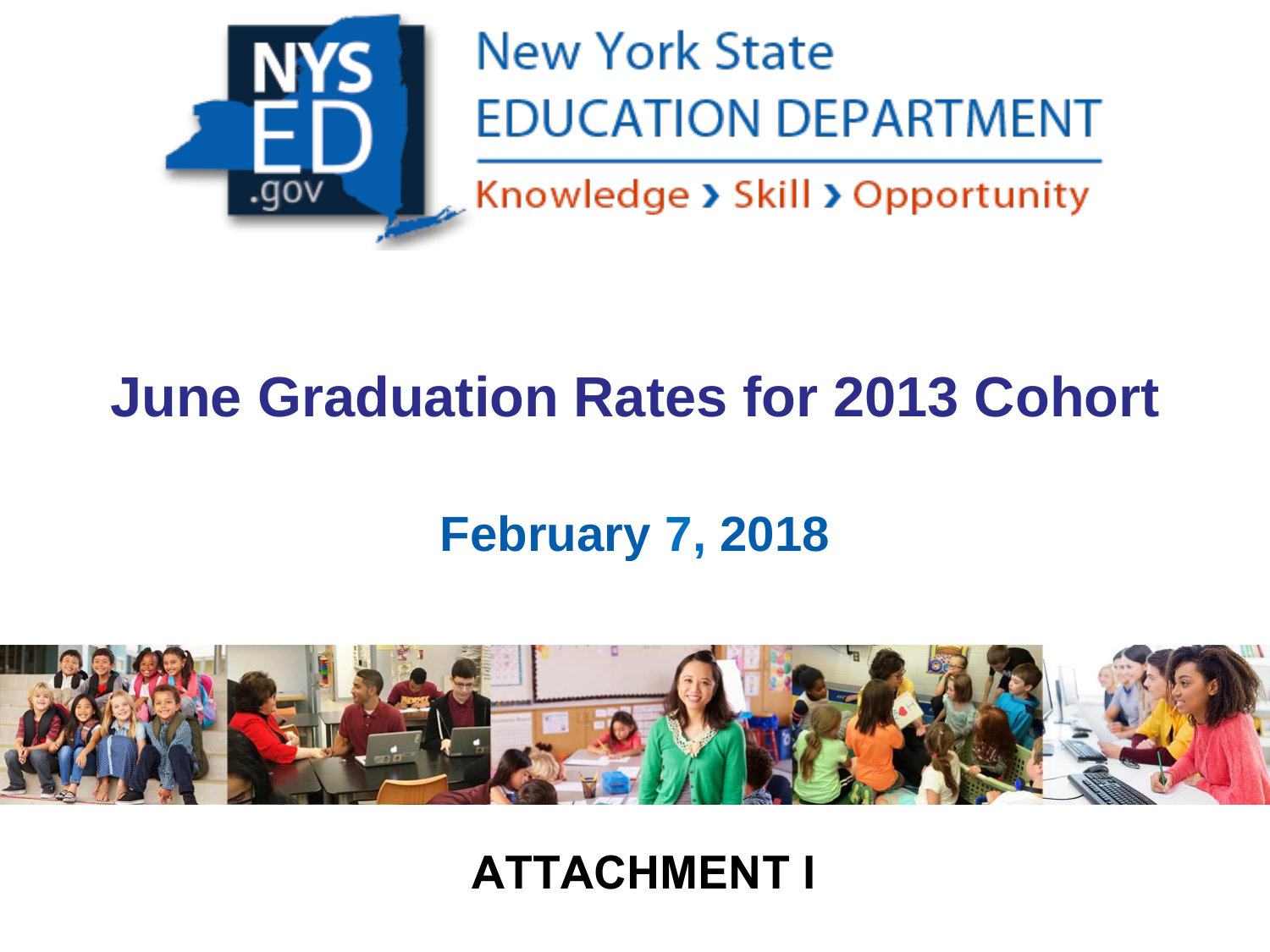### **MEETING OF THE FULL BOARD, Tuesday, February 13, 2018 at 10:45 a.m.**

#### **Board Members in Attendance:**

Betty A. Rosa, Chancellor T. Andrew Brown, Vice Chancellor Lester W. Young, Jr. Christine D. Cea James E. Cottrell Judith Chin Beverly L. Ouderkirk Catherine Collins Judith Johnson Nan Eileen Mead Elizabeth S. Hakanson Luis O. Reyes

Also present were Commissioner of Education, MaryEllen Elia, Executive Deputy Commissioner, Elizabeth Berlin, Counsel and Deputy Commissioner for Legal Affairs, Alison B. Bianchi, and the Secretary, Board of Regents, Anthony Lofrumento. Regents Roger Tilles, Wade S. Norwood, Kathleen M. Cashin, Josephine Victoria Finn and Susan W. Mittler were absent and excused.

Regent Young was asked to provide thoughts for a moment of reflection.

## **ACTION ITEM**

### **Charter Applications BR (A) 1**

**MOVED,** that the Board of Regents approve each application in accordance with the recommendations contained in the summary table (see Appendix I).

#### **Summary of the January 2018 Meeting of the Board of Regents BR (A) 2**

**MOVED,** that the Summary of the January 2018 Meetings of the Board of Regents of The University of the State of New York be approved.

| <b>Motion by:</b> | <b>Regent Catherine Collins</b> |
|-------------------|---------------------------------|
| Seconded by:      | Regent Beverly L. Ouderkirk     |
| <b>Action:</b>    | Motion carried unanimously.     |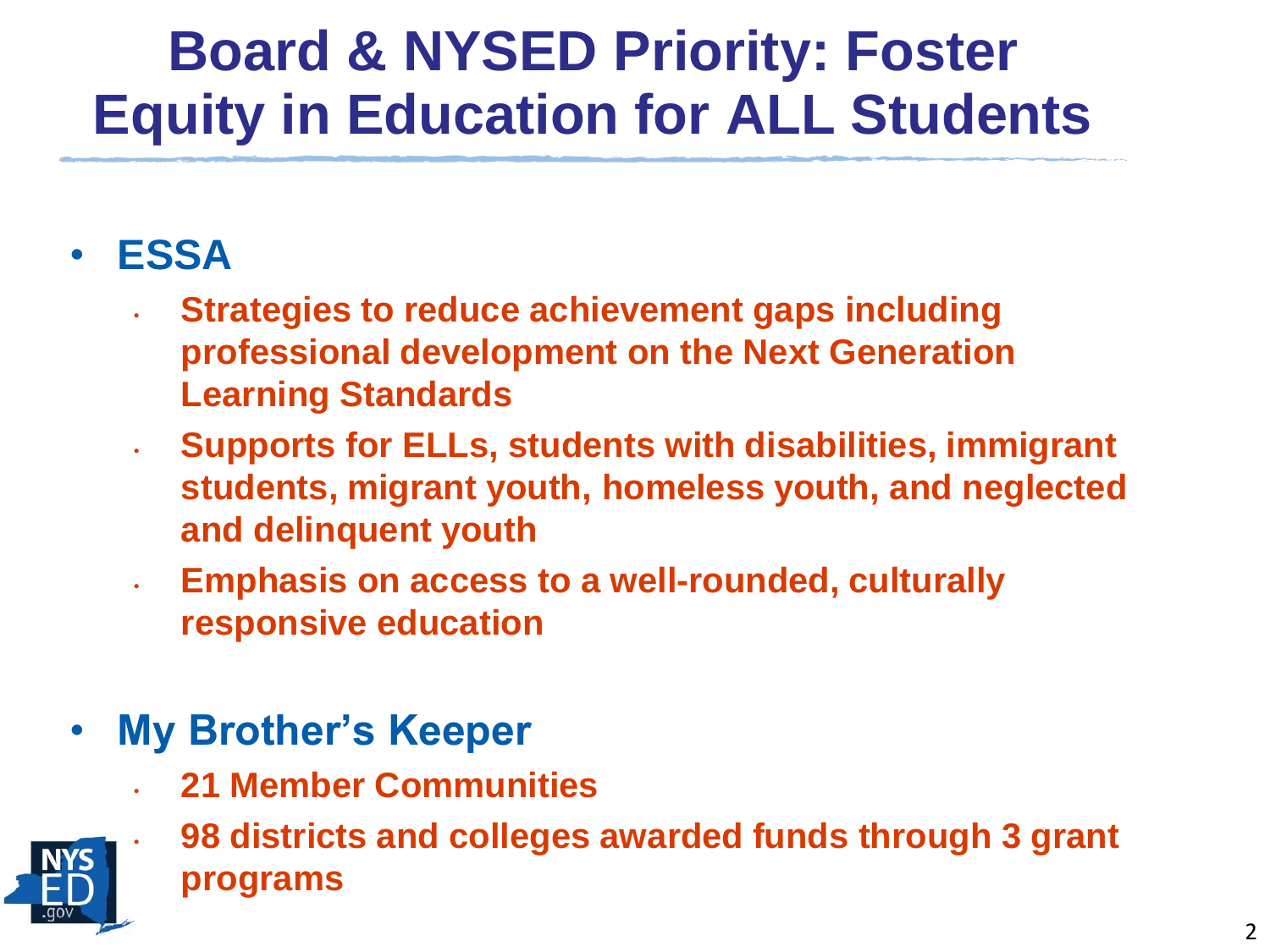### **PROGRAM AREA CONSENT ITEMS**

#### **Higher Education**

#### **Marist College: Regents Authorization to award the Master of Arts in Teaching (M.A.T.) degree BR (CA) 1**

**MOVED**, that the Board of Regents authorize Marist College to confer the Master of Arts in Teaching (M.A.T.) degree on students successfully completing registered programs at the Poughkeepsie Campus.

### **New York State College of Human Ecology at Cornell University: Master Plan Amendment to award the Bachelor of Science (B.S.) in Health Care Policy BR (CA) 2**

**MOVED**, that the Board of Regents approve a master plan amendment to authorize the New York State College of Human Ecology to offer a program in Health Care Policy, its first program in the Health Professions. The amendment will be effective until February 2019, unless the Department registers the program prior to that date, in which case master plan amendment shall be without term.

#### **New York State Professional Standards and Practices Board for Teaching Annual Report BR (CA) 3**

**MOVED**, that the Board of Regents approve an amendment to the PSPB Bylaws to increase the number of members from 28 to 31 and to require reporting to the Board of Regents each year and not restricted to only the month of July.

#### **Professional Practice**

#### **Report of the Committee on the Professions Regarding Licensing Petitions BR (CA) 4**

**MOVED**, that the Regents approve the recommendations of the Committee on the Professions regarding licensing petitions and degree conferrals.

### **Master Plan Amendment: CUNY City College, Doctor of Philosophy (Ph.D.) Program in Psychology-Clinical BR (CA) 5**

**MOVED**, that the Board of Regents approve the amendment to the master plan of the City University of New York authorizing CUNY City College to offer its first doctoral level program in the social sciences disciplinary area, a Ph.D. program in Psychology-Clinical.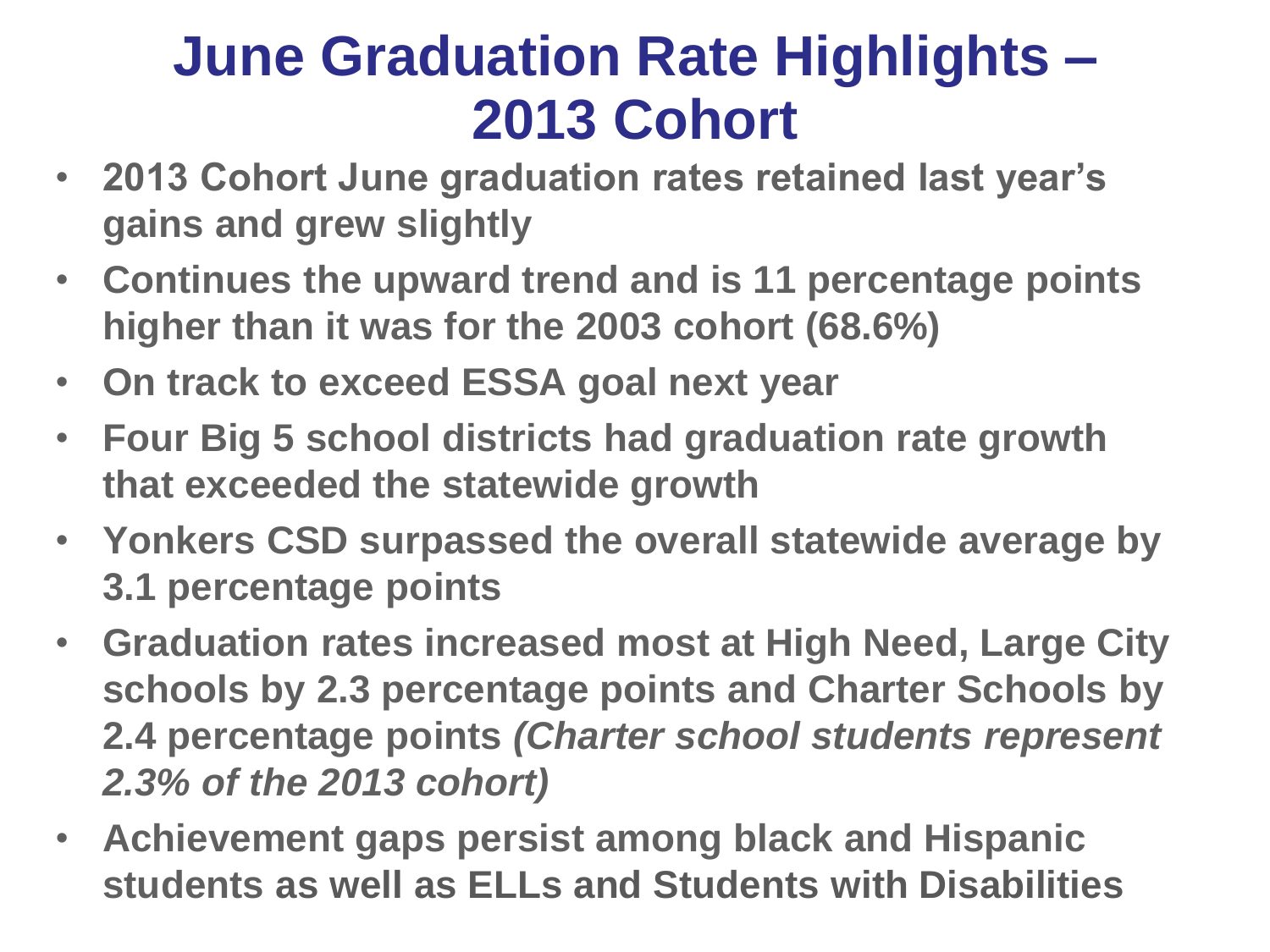#### **Proposed Amendment of §29.7 of the Rules of the Board of Regents and §63.6 of the Regulations of the Commissioner of Education Relating to the Unprofessional Conduct Special Provisions and the Requirements for Substituting Interchangeable Biological Products for Prescribed Products in the Profession of Pharmacy BR (CA) 6**

**MOVED**, that subdivision (a) of §29.7 of the Rules of the Board of Regents and paragraph (7) of subdivision (a) and clause (c) of subparagraph (ii) of paragraph (8) of subdivision (b) of §63.6 of the Regulations of the Commissioner of Education be amended, as submitted, effective March 12, 2018, as an emergency action upon a finding by the Board of Regents that such action is necessary for the preservation of the public health and general welfare in order to timely implement the requirements of Chapter 357 of the Laws of 2017, which defined the terms "biological product" and "interchangeable biological product" and established the requirements for the substitution of a biological product, as well as the appropriate method of communication by the pharmacist to the prescriber notifying the prescriber of the substitution of the biological product dispensed.

#### **State University of New York (SUNY) College of Technology at Delhi: Authorization to Award the Bachelor of Science (B.S.) Degree BR (CA) 7**

**MOVED**, that the Board of Regents authorize the SUNY Board of Trustees to award the degree of Bachelor of Science (B.S.) on duly qualified students successfully completing the B.S. program at SUNY College of Technology at Delhi effective February 13, 2018.

### **P-12 Education**

#### **Proposed Amendment to §100.5 of the Commissioner's Regulations Relating to the Superintendent Determination Option for Certain Students with Disabilities to Graduate with a Local Diploma BR (CA) 8**

**MOVED**, that paragraph (12) of subdivision (d) of section 100.5 of the Regulations of the Commissioner of Education be amended, as submitted, effective March 11, 2018, as an emergency action upon a finding by the Board of Regents that such action is necessary for the preservation of the general welfare in order to ensure that certain students with disabilities who are graduating from high school in January 2018 and thereafter are aware that they may be considered an eligible student for the superintendent determination option if they meet the requirements of the proposed rule. It is also necessary to ensure that superintendents are on notice that they must, upon the written request of a parent or guardian, make a determination as to whether certain students with disabilities are eligible for a local diploma, if the student meets the requirements of the proposed rule.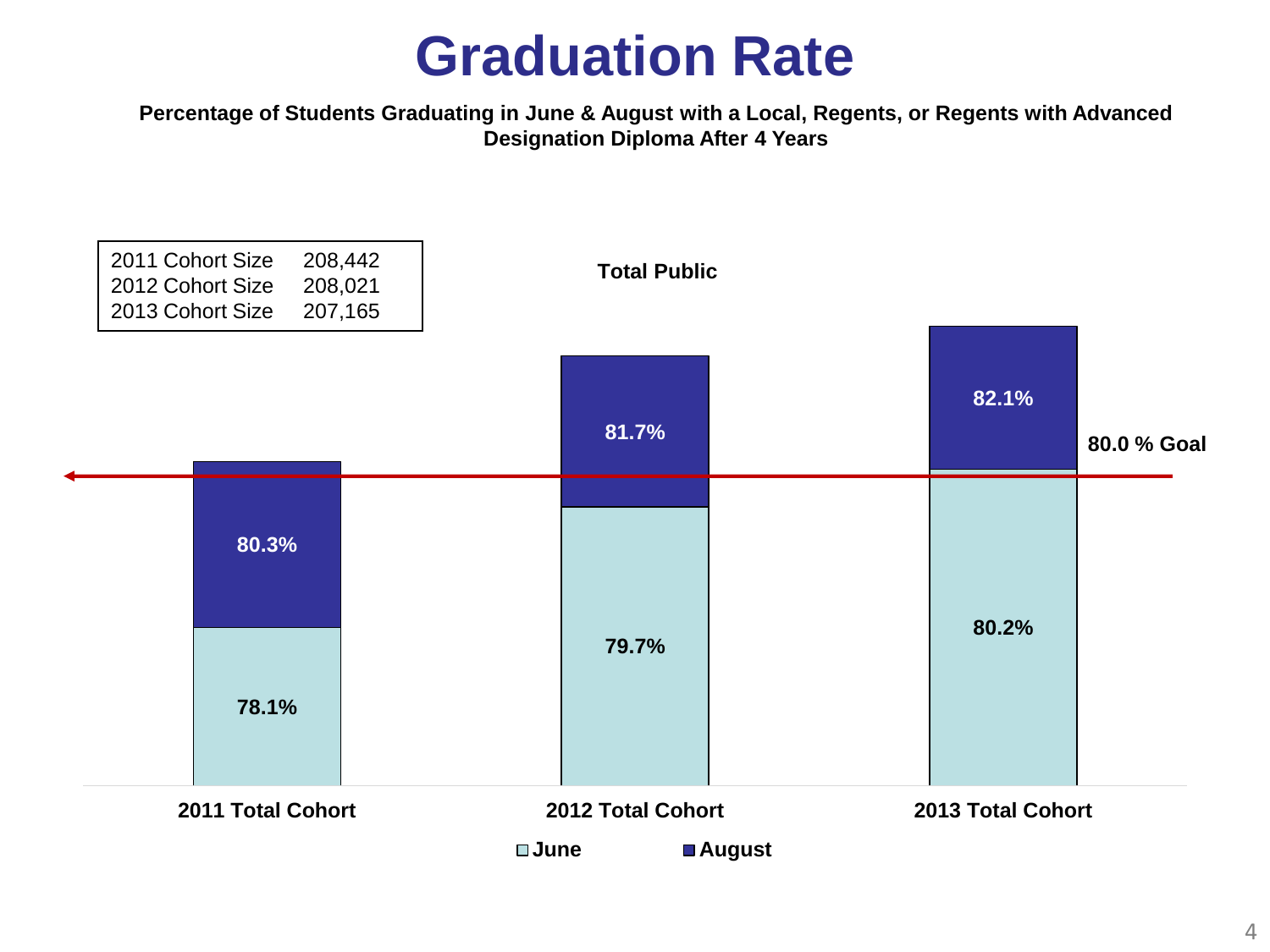**MOVED**, that the Regents approve the consent agenda items.

**Motion by:** Regent Christine D. Cea **Seconded by:** Regent Judith Chin Action: Motion carried unanimously.

### **STANDING COMMITTEE REPORTS**

### **ADULT CAREER AND CONTINUING EDUCATION SERVICES (ACCES)**

Your Adult Career and Continuing Education Services (ACCES) Committee held its scheduled meeting on February 12, 2018. All members were present, with the exception of Regent Cashin and Regent Norwood, who were excused.

### ACTION ITEM

Workforce Innovation and Opportunity Act (WIOA) Combined State Plan 2-Year Update – Your committee recommends that the Board of Regents approve the 2-year update of the Workforce Innovation and Opportunity Act Combined State Plan. The update to this Plan reports on progress, and identifies strengths and challenges. Within the ACCES-VR component, the most significant change for the updated Plan is replacement of the comprehensive needs assessment data. In 2017, Cornell University conducted a new needs assessment and the results of that project have replaced the old information. As appropriate, other outdated data was replaced to reflect 2017 information. For the Adult Education component, WIOA Title 2 funds will be competitively rebid, reflecting new instructional approaches such as integrated education and training and career exploration. For the first time, applications will be reviewed by New York's 33 Local Workforce Development Boards for alignment with their dedicated plans that address access and service to out-of-school youth and adults who are basic skills deficient in literacy or English Language or lack a High School Equivalency diploma. Every funded program will have a single point of contact for workforce referrals and establish career pathways.

With the support of the Board of Regents, ACCES will continue to identify opportunities to improve and expand collaboration with partners in the workforce development system.

#### MOTION FOR ACTION BY FULL BOARD

Madam Chancellor and Colleagues: Your ACCES Committee recommends, and we move, that the Board of Regents act affirmatively upon this recommendation in the written report of the Committee's deliberations at its meeting on February 13, 2018, copies of which have been distributed to each Regent.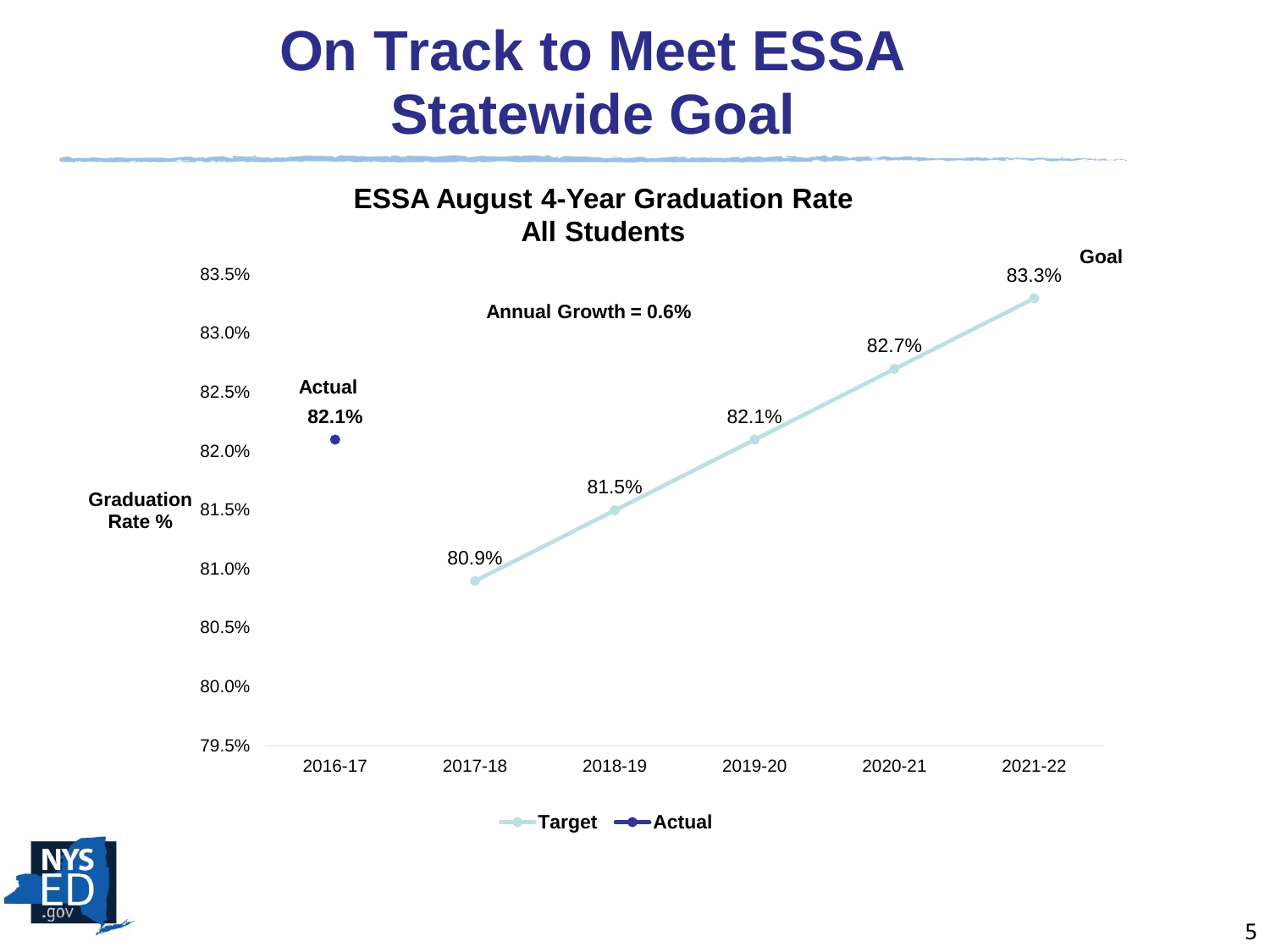# **CULTURAL EDUCATION**

Your Committee on Cultural Education had its scheduled meeting on February 12, 2018. Regent Roger Tilles, Chair of the Cultural Education Committee, submitted the following written report. In attendance were committee members: Regent Tilles, Chair, Regent Cea, Regent Cottrell, Regent Chin, Regent Johnson, Regent Ouderkirk and Regent Mead. Regents, in addition to CE Committee Members, in attendance were: Chancellor Rosa, Vice Chancellor Brown, and Regent Reyes. Also in attendance were Commissioner Elia, Executive Deputy Commissioner Berlin, and Counsel and Deputy Commissioner for Legal Affairs Alison Bianchi.

## **ITEMS FOR DISCUSSION**

Chair's Remarks: Regent Tilles welcomed everyone and introduced Deputy Commissioner Mark Schaming. Deputy Commissioner Schaming provided a brief report on Office of Cultural Education news and activities including: The State Archives received 144 applications requesting a total of \$7.5 million for the local government records management improvement grants. These applications will be reviewed in the coming months and projects that are awarded funding will begin in July. The projects include; 25 shared services applications requesting just over \$2 million, 11 applications from New York City mayoral agencies requesting \$913,564, and 108 individual applications requesting \$4.6 million. In addition, the State Archives received 14 applications requesting a total of \$174,576 for the Documentary Heritage Program grants. This past weekend the New York State Museum hosted an event titled Women of Science honoring woman working in a variety of scientific disciplines at the museum. Visitors enjoyed a day of scientific hands-on activities, mini lectures and "Ask the Scientist" sessions, and opportunities to speak with scientists about their work and research.

**New Netherland Institute and Dutch Collections in Office of Cultural Education** [CE (D) 1] - The collecting institutions within the Office of Cultural Education (OCE); the State Archives, State Library and State Museum together hold the largest, most comprehensive collections that document New Netherland, among the oldest European settlements in the United States. Along with the associated research, these collections help describe the earliest and continuous European settlement in what is now New York State. The presentation will explore collections, research, and plans for upcoming exhibitions, education initiatives and collections access.

## **HIGHER EDUCATION**

Your Higher Education Committee held its scheduled meeting on February 12, 2018. All members were present with the exception of Vice Chancellor Brown and Regent Cashin.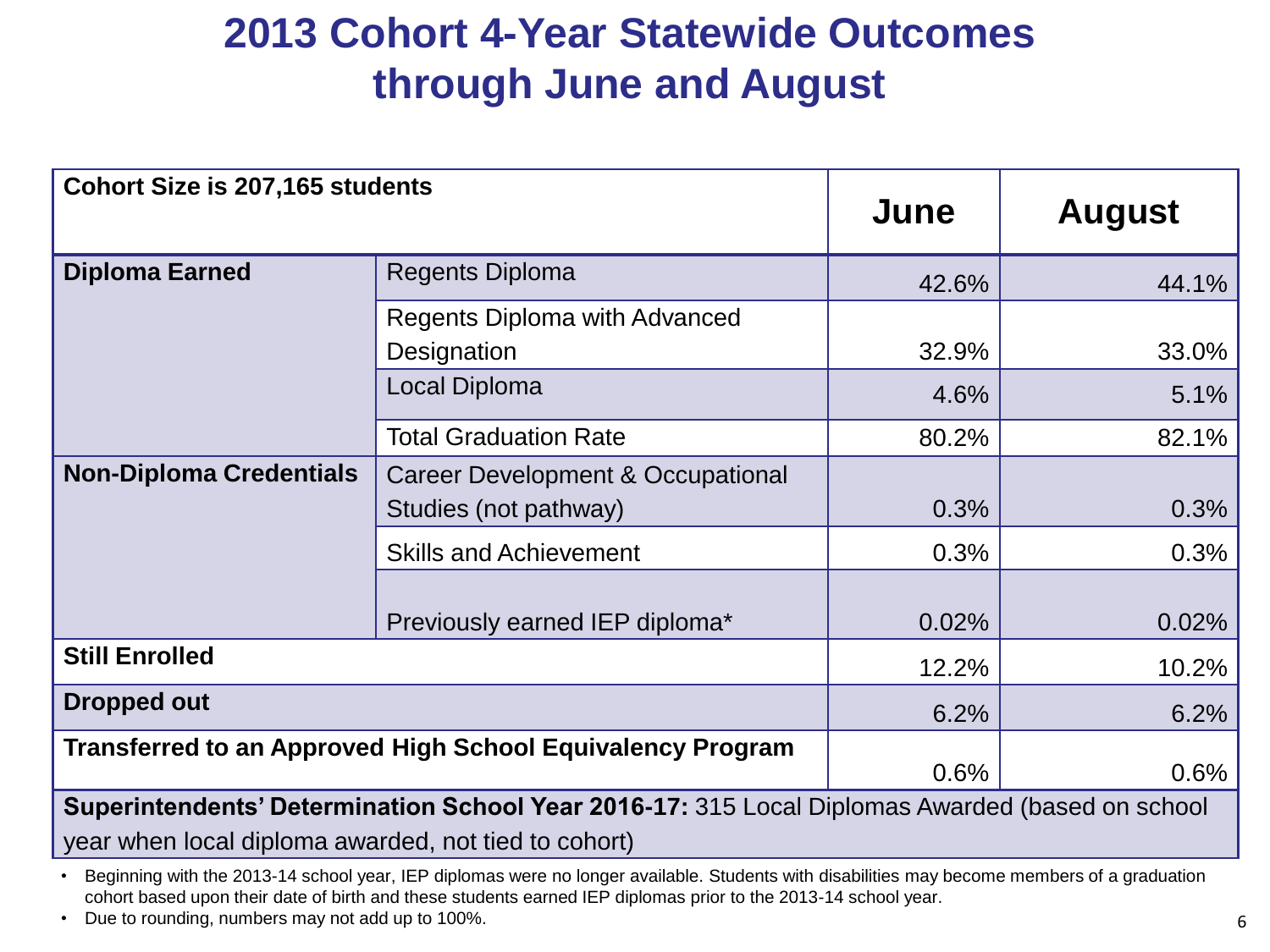## **ACTION ITEMS**

### **Motion for Action by Full Board**

Madam Chancellor and Colleagues: Your Higher Education Committee recommends, and we move, that the Board of Regents act affirmatively upon each recommendation in the written report of the Committee's deliberations at its meeting on February 12, 2018, copies of which have been distributed to each member of the Board of Regents.

### **Matters Requiring Board Action:**

**Renewal of Institutional Accreditation – Christie's Education, Inc.** - Your Committee discussed staff recommendations concerning the renewal of institutional accreditation for Christie's Education, Inc. The institution's last accreditation visit was made in 2012, at which time Christie's was accredited for a period of five years. The period of accreditation was administratively extended until March 31, 2018 pending completion of the process for renewal. VOTED: That the Board of Regents renew the accreditation of Christie's Education, Inc. with conditions for five years during which time the institution shall come into compliance with standards for accreditation within two years. **HE (A) 1**

**Renewal of Institutional Accreditation – The Rockefeller University.** - Your Committee discussed staff recommendations concerning the renewal of institutional accreditation for The Rockefeller University. The last institutional accreditation peer review site visit was in 2007, at which time The Rockefeller University was accredited for a period of ten years. The period of accreditation was administratively extended until February 12, 2018, pending completion of the process for renewal. VOTED: That the Board of Regents renew the accreditation of The Rockefeller University with conditions for ten years during which time the institution shall come into compliance with standards for accreditation within two years. **HE (A) 2**

### **Consent Agenda**

The Board of Regents acted on the following consent agenda items at the February 2018 meeting.

- **Marist College: Regents Authorization to offer the Master of Arts in Teaching (M.A.T.) Degree** – The Board approved to authorize Marist College to confer the Master of Arts in Teaching (M.A.T.) degree on students successfully completing registered programs at the Poughkeepsie Campus. **BR (CA) 1**
- **Master Plan Amendment: New York State College of Human Ecology at Cornell University: MPA to Award the Bachelor of Science (B.S.) in Health Care Policy** – The Board approved a master plan amendment to authorize the New York State College of Human Ecology to offer a program in Health Care Policy, its first program in the Health Professions. The amendment will be effective until February 2019, unless the Department registers the program prior to that date, in which case master plan amendment shall be without term. **BR (CA) 2**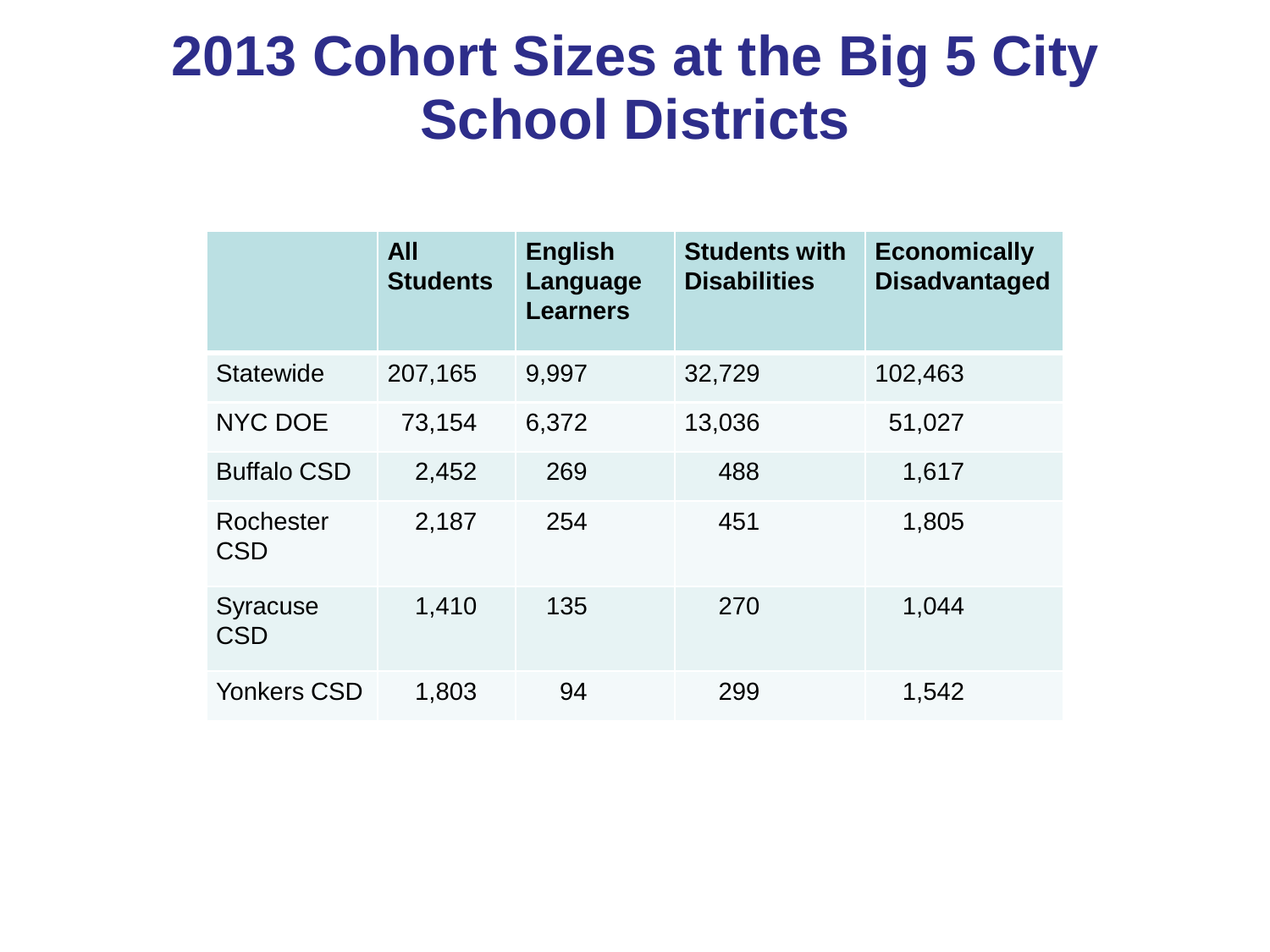• **Professional Standards and Practices Board Approval of Bylaws** – The Board approved an amendment to the PSPB Bylaws to increase the number of members from 28 to 31 and to require reporting to the Board of Regents each year and not restricted to only the month of July. **BR (CA) 3**

### **HIGHER EDUCATION/PROFESSIONAL PRACTICE JOINT MEETING**

Your Higher Education and Professional Practice Joint Committee held its scheduled meeting on February 12, 2018. All members were present, except Regent Wade S. Norwood, Regent Josephine Victoria Finn, Regent Susan W. Mittler, Regent Kathleen M. Cashin and Vice Chancellor T. Andrew Brown, who were excused. Chancellor Betty A. Rosa was also present.

### **ACTION ITEMS**

### **Motion for Action by Full Board**

Madam Chancellor and Colleagues: Your Higher Education and Professional Practice Joint Committee recommends, and we move, that the Board of Regents act affirmatively upon each recommendation in the written report of the Committee's deliberations at its meeting on February 12, 2018, copies of which have been distributed to each member of the Board of Regents.

### **Matters Requiring Board Action:**

**Designation of Regents Physician Shortage Areas** [HE/PPC (A) 1] - Your Committee discussed the list of shortage areas to be used for the 2018 Regents Physician Loan Forgiveness Program application cycle. Due to discrepancies in shortage areas at the federal and State level, which has delayed receiving an updated list of shortage areas, the Department of Health is recommending that the 2017 list be used to determine awards for the 2018 Regents Physician Loan Forgiveness Program. Your Committee approved the use of the 2017 list for the 2018 application cycle and ask that it be communicated to the field immediately.

### **P-12 EDUCATION**

Your P-12 Education Committee held its scheduled meeting on February 12, 2018. All members were present, except for Regents Norwood, Cashin, Finn and Mittler, who were excused.

## **ACTION ITEMS**

**Renewal Recommendations for Charter Schools Authorized by the Board of Regents** [P-12 (A) 1 - REVISED] - Your Committee recommends that the Board of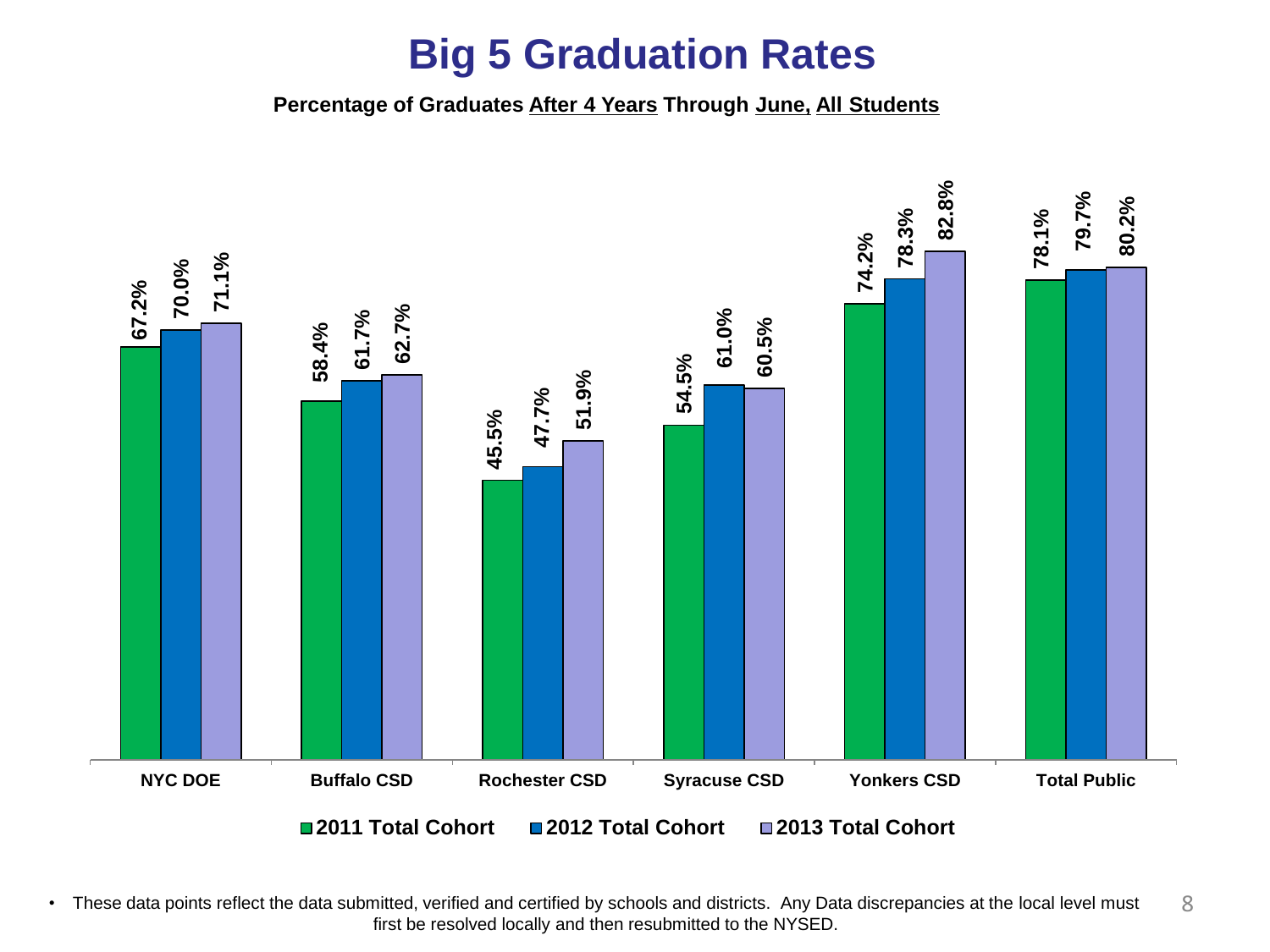Regents finds that, Brighter Choice Charter School for Boys: (1) meets the requirements set out in Article 56 of the Education Law, and all other applicable laws, rules and regulations; (2) the applicant can demonstrate the ability to operate the school in an educationally and fiscally sound manner; (3) granting the application is likely to improve student learning and achievement and materially further the purposes set out in subdivision two of section twenty-eight hundred fifty of this article; and (4) granting the application would have a significant educational benefit to the students expected to attend the charter school, and the Board of Regents therefore approves the renewal application of Brighter Choice Charter School for Boys and that a renewal charter be issued, and that its provisional charter be extended for a term up through and including June 30, 2021.

Your Committee recommends that the Board of Regents finds that, Brighter Choice Charter School for Girls: (1) meets the requirements set out in Article 56 of the Education Law, and all other applicable laws, rules and regulations; (2) the applicant can demonstrate the ability to operate the school in an educationally and fiscally sound manner; (3) granting the application is likely to improve student learning and achievement and materially further the purposes set out in subdivision two of section twenty-eight hundred fifty of this article; and (4) granting the application would have a significant educational benefit to the students expected to attend the charter school, and the Board of Regents therefore approves the renewal application of Brighter Choice Charter School for Girls and that a renewal charter be issued, and that its provisional charter be extended for a term up through and including June 30, 2021.

Your Committee recommends that the Board of Regents finds that, The New American Academy Charter School: (1) meets the requirements set out in Article 56 of the Education Law, and all other applicable laws, rules and regulations; (2) the applicant can demonstrate the ability to operate the school in an educationally and fiscally sound manner; (3) granting the application is likely to improve student learning and achievement and materially further the purposes set out in subdivision two of section twenty-eight hundred fifty of this article; and (4) granting the application would have a significant educational benefit to the students expected to attend the charter school, and the Board of Regents therefore approves the renewal application of The New American Academy Charter School and that a renewal charter be issued, and that its provisional charter be extended for a term up through and including June 30, 2020.

Motion passed. Regents Mead and Ouderkirk abstained from the vote for the Brighter Choice Charter School for Boys and the Brighter Choice Charter School for Girls. Regent Collins abstained from the vote for all three schools.

**Revisions to Charters Authorized by New York City Department of Education Chancellor** [P-12 (A) 2] - Your Committee recommends that the Board of Regents finds that: (1) the charter school meets the requirements set out in Article 56 of the Education Law, and all other applicable laws, rules and regulations; (2) the charter school can demonstrate the ability to operate in an educationally and fiscally sound manner; (3) granting the request to revise the charter is likely to improve student learning and achievement and materially further the purposes set out in subdivision two of section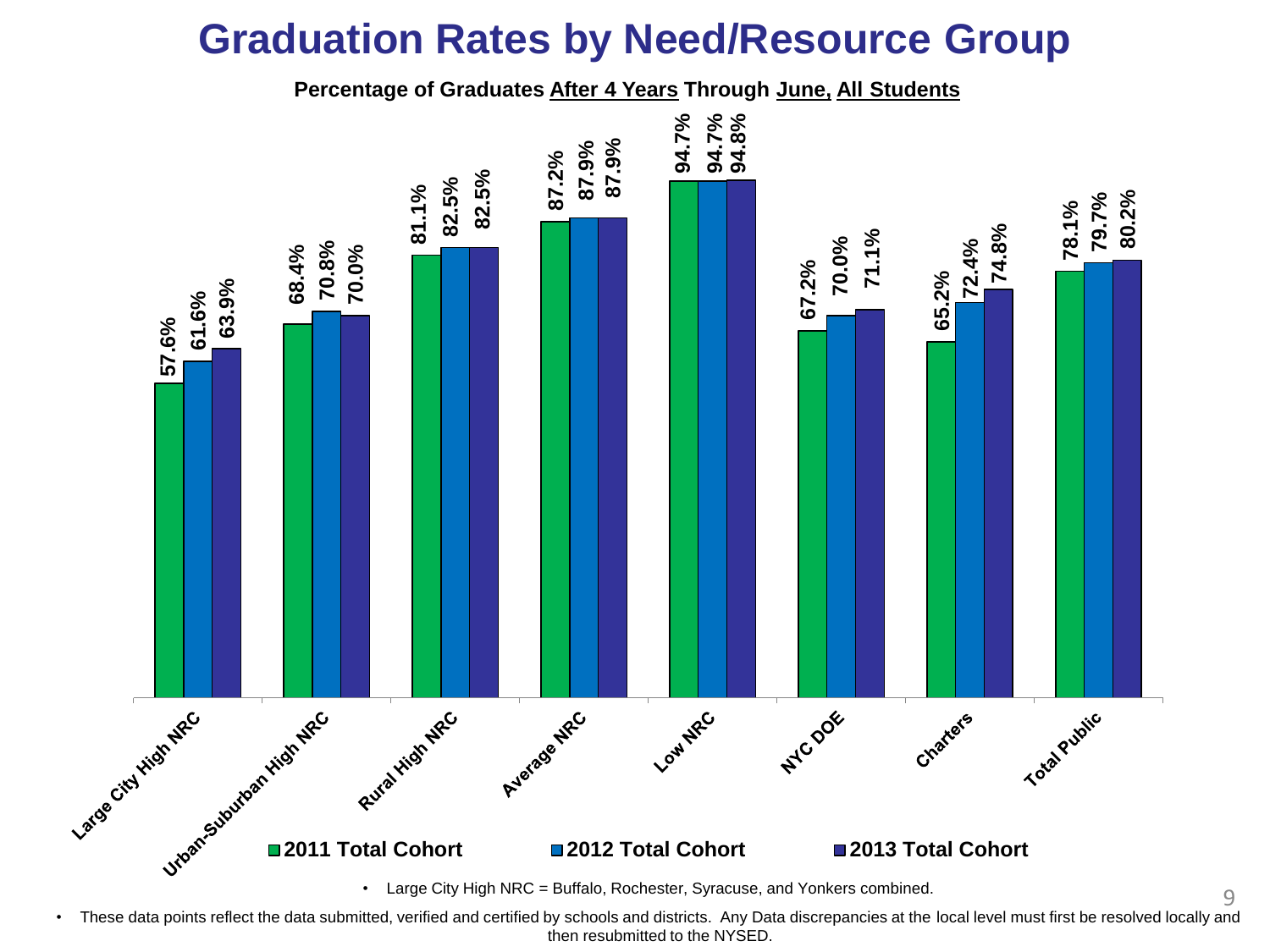twenty-eight hundred fifty of Article 56 of the Education Law; and (4) granting the request to revise the charter would have a significant educational benefit to the students expected to attend the charter school, and the Board of Regents therefore approves the charter revision for New Heights Academy Charter School and amends the provisional charter accordingly.

Your Committee recommends that the Board of Regents finds that: (1) the charter school meets the requirements set out in Article 56 of the Education Law, and all other applicable laws, rules and regulations; (2) the charter school can demonstrate the ability to operate in an educationally and fiscally sound manner; (3) granting the request to revise the charter is likely to improve student learning and achievement and materially further the purposes set out in subdivision two of section twenty-eight hundred fifty of Article 56 of the Education Law; and (4) granting the request to revise the charter would have a significant educational benefit to the students expected to attend the charter school, and the Board of Regents therefore approves the charter revision for New York French American Charter School and amends the provisional charter accordingly.

Motion passed. Regent Collins abstained.

**Renewals to Charters Authorized by Chancellor of the New York City Department of Education** [P-12 (A) 3 REVISED] - Your Committee recommends that the Board of Regents finds that the proposed charter school: (1) meets the requirements set out in Article 56 of the Education Law, and all other applicable laws, rules and regulations; (2) will operate in an educationally and fiscally sound manner; (3) is likely to improve student learning and achievement and materially further the purposes set out in subdivision two of section twenty-eight hundred fifty of Article 56 of the Education Law; and (4) will have a significant educational benefit to the students expected to attend the charter school, and the Board of Regents therefore approves and issues the renewal charter of the Hyde Leadership Charter School - Brooklyn as proposed by the Chancellor of the New York City Department of Education, and that its provisional charter be extended for a term up through and including June 30, 2023.

Your Committee recommends that the Board of Regents finds that the proposed charter school: (1) meets the requirements set out in Article 56 of the Education Law, and all other applicable laws, rules and regulations; (2) will operate in an educationally and fiscally sound manner; (3) is likely to improve student learning and achievement and materially further the purposes set out in subdivision two of section twenty-eight hundred fifty of Article 56 of the Education Law; and (4) will have a significant educational benefit to the students expected to attend the charter school, and the Board of Regents therefore approves and issues the renewal charter of the South Bronx Charter School for International Cultures and the Arts as proposed by the Chancellor of the New York City Department of Education, and that its provisional charter be extended for a term up through and including June 30, 2023.

Motion passed. Regent Collins abstained.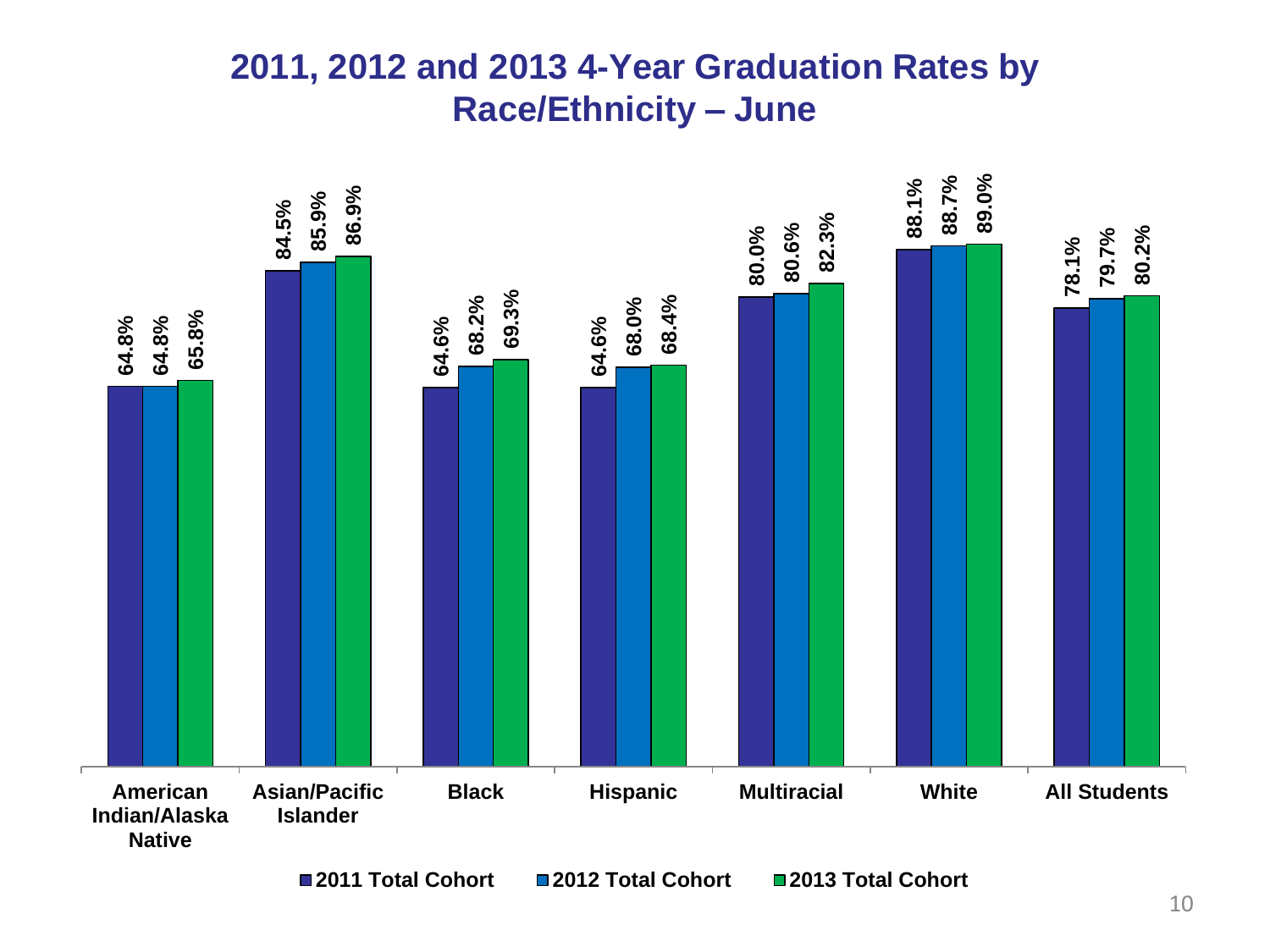## **MOTION FOR ACTION BY FULL BOARD**

Madam Chancellor and Colleagues: Your P-12 Education Committee recommends, and we move, that the Board of Regents act affirmatively upon each recommendation in the written report of the Committee's deliberations at its meeting on February 13, 2018, copies of which have been distributed to each Regent.

### **MATTERS NOT REQUIRING BOARD ACTION**

#### **Senior Deputy Commissioner's Report**

• Graduation Rate Data – Senior Deputy Commissioner Jhone Ebert acknowledged the work of Rose LeRoy and her team, as well as Angelica Infante-Green, Steve Katz, and Emily DeSantis on their work in preparing and gathering the data that was presented to the Regents and to the field this past week on New York State's graduation rate.

### **Consent Agenda**

The Board of Regents will take action on the following consent agenda items at their February 13, 2018 meeting.

• Regulations relating to the Superintendent Determination Option for Certain Students with Disabilities to Graduate with a Local Diploma.

### **P-12 EDUCATION/HIGHER EDUCATION JOINT MEETING**

Your P-12 Education and Higher Education Committees held their scheduled meeting on February 12, 2018. All members were present, except for Regents Norwood, Cashin, Finn and Mittler, who were excused.

### **MATTERS NOT REQUIRING BOARD ACTION**

**APPR Updates** [P-12/HE (D) 1] – The Committee was provided with an update on the Annual Professional Performance Reviews (APPR) of teachers and principals since the Board of Regents adopted the APPR Transition regulations in December 2015. Commissioner Elia discussed the activities underway including the two RFPs that were issued to select a technical assistance provider to help support the work of the Department. The Evaluation and Assessment Workgroups will examine both the elements of the current system that are working well and should be maintained, as well as the potential changes that are needed to the existing system. (Both paths will be inclusive of practitioners from the field and representatives from stakeholder groups.) Also discussed was the work of a technical assistance provider that will work with the Department to conduct Student Learning Objective (SLO) workshops.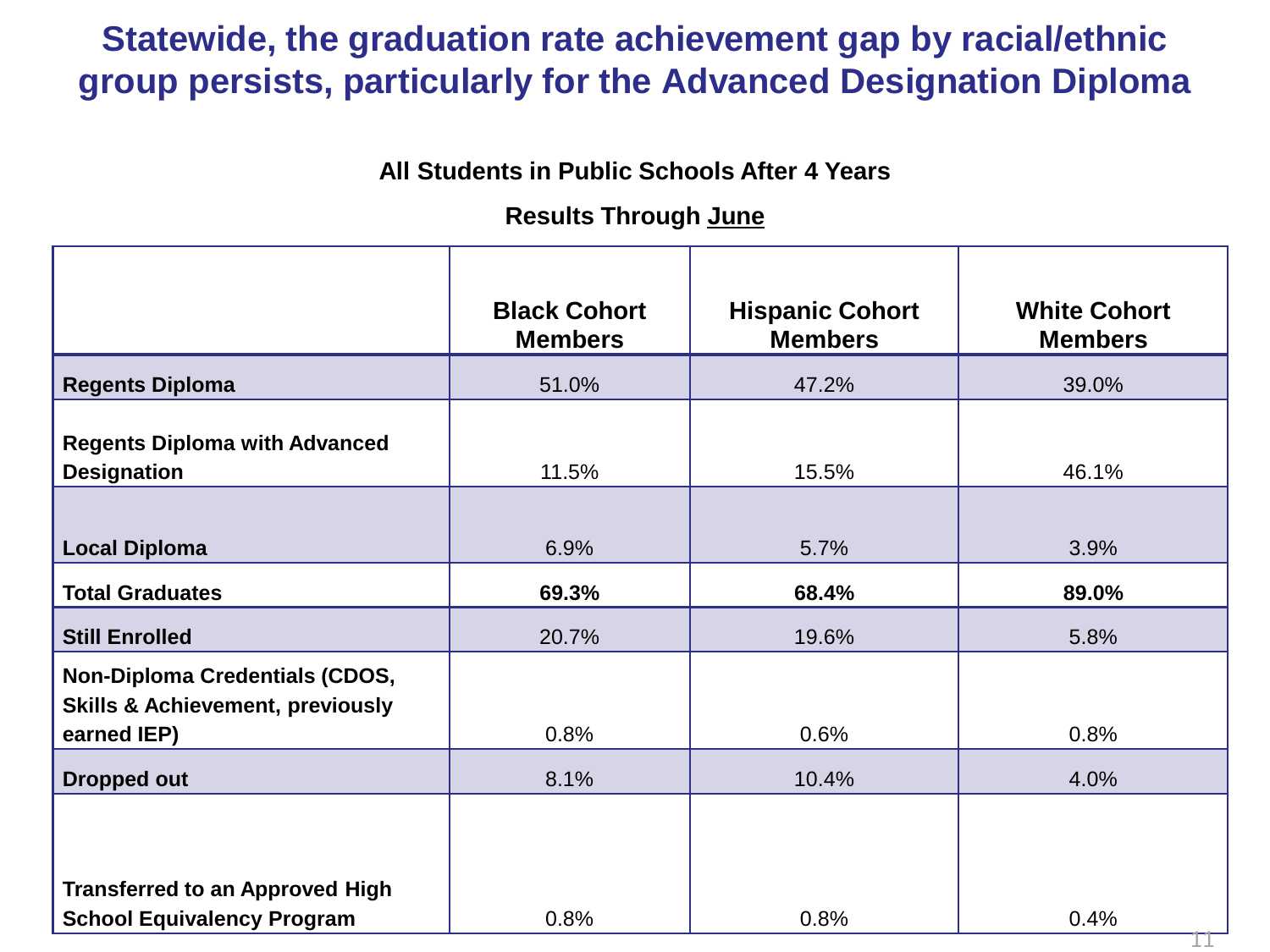The Committee was also updated on the survey that was released to the field on February 6, 2018 to begin a collaborative conversation with teachers, school leaders, and district administrators on revising New York's current APPR system. The survey was designed to collect feedback from educators in the following areas:

- The overall purpose and appropriate use of evaluation to support continuous improvement;
- School-based factors educators believe they have an influence on;
- The inclusion and relative weight of different types of evaluation measures; and
- The frequency and number of instances of each measure.

The results of the Commissioner's initial APPR survey will be provided to Workgroup members. Workgroups will meet regularly over a year's time to formulate additional questions that need to be probed with the field. The Department will organize focus groups, electronic surveys, and regional meetings to gather additional information. The Workgroups will then be asked to reflect on all of the field's feedback and develop initial recommendations that will require further feedback from the field. The Workgroups will assess the work that has been done and the development of the proposed recommendations.

### **PROFESSIONAL PRACTICE**

Your Professional Practice Committee held its scheduled meeting on February 12, 2018. All members were present, except Regent Wade S. Norwood, Regent Josephine Victoria Finn and Regent Susan W. Mittler, who were excused. Chancellor Betty A. Rosa was also present.

### **ACTION ITEMS**

### **Professional Discipline Cases**

Your Committee recommends that the reports of the Regents Review Committees, including rulings, findings of fact, determinations as to guilt, and recommendations, by unanimous or majority vote, contained in those reports which have been distributed to you, be accepted in 3 cases, with Regent Catherine Collins abstaining in two of those cases (Cal. Nos. 28286 & 28913). In addition, your Committee recommends, upon the recommendation of the Committee on the Professions, that 49 consent order applications and 21 surrender applications be granted.

These recommendations are made following the review of 73 cases involving twenty-one registered professional nurses, sixteen licensed practical nurses, four licensed practical nurses who are also registered professional nurses, four professional engineers, two physical therapists, one architect, one chiropractor, one clinical laboratory technologist, one dentist, one dental hygienist, one land surveyor, one licensed practical nurse who is also a registered professional nurse who is also a nurse practitioner (Adult Health) and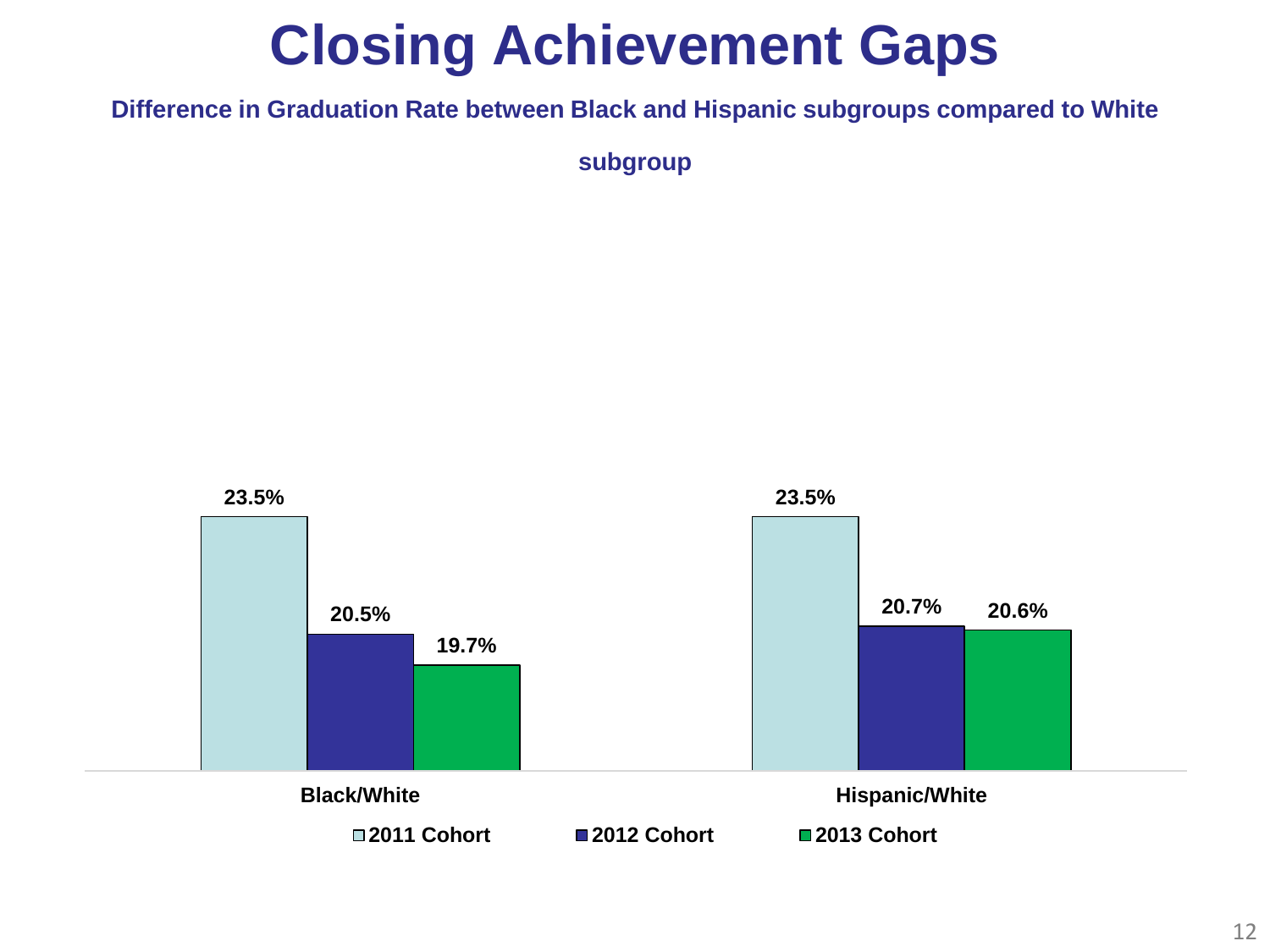also a nurse practitioner (Family Health), one manufacturer of drugs, one massage therapist, one pharmacist, one pharmacy, one psychologist, one registered professional nurse who is also a nurse practitioner (Adult Health), one registered professional nurse who is also a nurse practitioner (Family Health), one veterinarian, one veterinary technician, and one wholesaler of drugs.

# **MOTION FOR ACTION BY FULL BOARD**

Madam Chancellor and Colleagues: Your Professional Practice Committee recommends, and we move, that the Board of Regents act affirmatively upon each recommendation in the written report of the Committee's deliberations at its meeting on February 12, 2018, copies of which have been distributed to each Regent.

### **MATTERS NOT REQUIRING BOARD ACTION**

Your Committee discussed several topics of interest, including:

### **Deputy Commissioner's Report/Update**

- Full Board Consent Agenda Items
- Licensing Petitions
- Master Plan Amendment: CUNY City College, Doctor of Philosophy (Ph.D.) Program in Psychology-Clinical
- State University of New York (SUNY) College of Technology at Delhi: Authorization to Award the Bachelor of Science (B.S.) Degree
- Proposed Amendment of §29.7 of the Rules of the Board of Regents and §63.6 of the Regulations of the Commissioner of Education Relating to the Unprofessional Conduct Special Provisions in the Profession of Pharmacy and the Requirements for Substituting Interchangeable Biological Products for Prescribed Products (2nd Emergency)

**Strengthening Professional Practices Partnerships with Education and Health and Human Services Sectors** [PPC (D) 1] - Your Committee discussed the following: Update on initiatives to leverage licensed professionals to improve outcomes, promote adequate professional services for all children, and inform children about opportunities for careers in the licensed professions.

**MOVED**, that the Committee Reports be approved.

| <b>Motion by:</b> | <b>Regent Catherine Collins</b> |  |  |  |
|-------------------|---------------------------------|--|--|--|
| Seconded by:      | Vice Chancellor T. Andrew Brown |  |  |  |
| <b>Action:</b>    | Motion carried unanimously.     |  |  |  |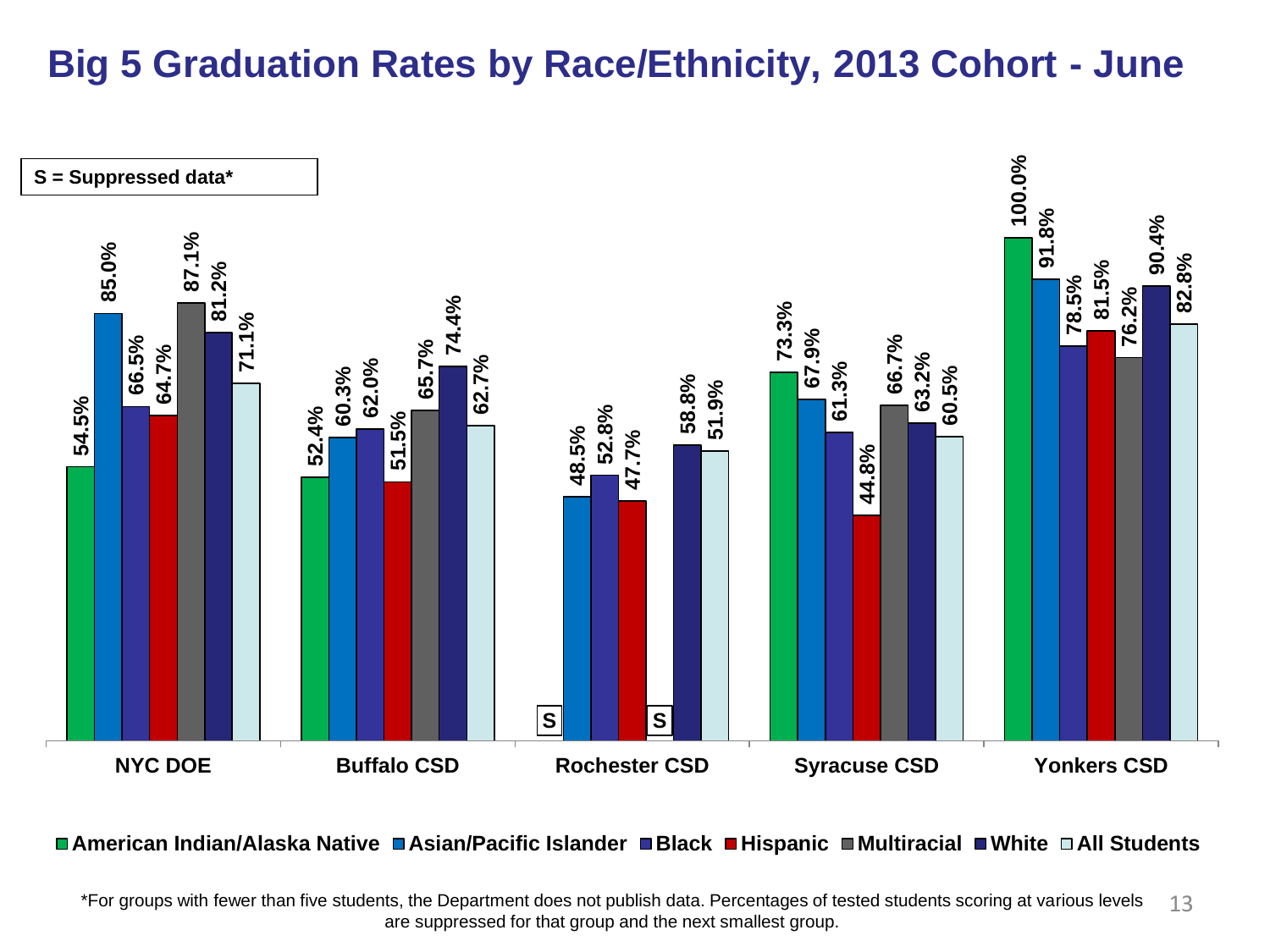### **State Education Department January 2018 Fiscal Report BR (A) 3**

**MOVED,** that the Board accepts the January 2018 State Education Department Fiscal Report as presented.

| Motion by:     | Regent Beverly L. Ouderkirk |
|----------------|-----------------------------|
| Seconded by:   | Regent Christine D. Cea     |
| <b>Action:</b> | Motion carried unanimously. |

### **APPOINTMENTS**

#### **Appointment of Assistant Commissioner for the Office of Access, Equity & Community Engagement BR (A) 4**

**MOVED,** that the Board of Regents approve the appointment of Dr. Anael Alston to the position of Assistant Commissioner for the Office of Access, Equity & Community Engagement.

| <b>Motion by:</b> | Regent Elizabeth S. Hakanson |
|-------------------|------------------------------|
| Seconded by:      | Regent Lester W. Young, Jr.  |
| <b>Action:</b>    | Motion carried unanimously.  |

#### **Appointment of Assistant Commissioner for the Office of Student Support Services BR (A) 4**

**MOVED,** that the Board of Regents approve the appointment of Kathleen DeCataldo, Esq. to the position of Assistant Commissioner for the Office of Student Support Services.

| <b>Motion by:</b> | Regent Judith Johnon        |
|-------------------|-----------------------------|
| Seconded by:      | Regent Beverly L. Ouderkirk |
| <b>Action:</b>    | Motion carried unanimously. |

### **2017 MILKEN AWARD**

Commissioner Elia announced the New York State Milken Award recipients, Aja Brown, a science teacher at Metropolitan Soundview High School in the Bronx and Andrew Franz, a teacher at "Hamlin Park Claude and Ouida Clapp Academy", also known as P.S. 74, in Buffalo.

Chancellor Rosa adjourned the meeting.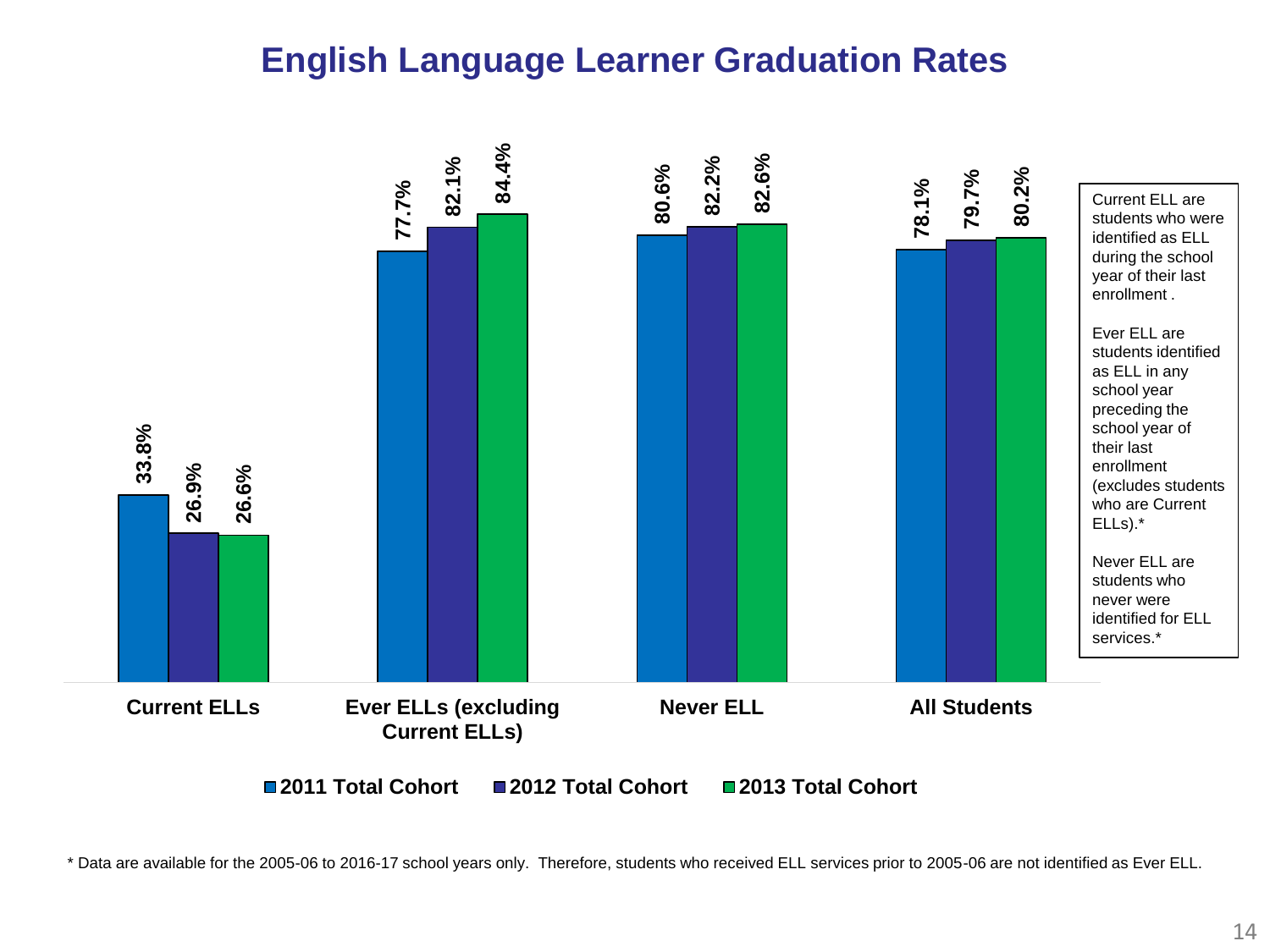### **Appendix I NEW YORK STATE BOARD OF REGENTS CHARTER ACTIONS**

| <b>Name of Institution</b>                                       | Program<br>Area | <b>County</b><br>(City/Town)<br>of Location | <b>Description of Charter</b><br><b>Action(s)</b>                                                                                                                                                                                                                                    |
|------------------------------------------------------------------|-----------------|---------------------------------------------|--------------------------------------------------------------------------------------------------------------------------------------------------------------------------------------------------------------------------------------------------------------------------------------|
| The Bridge Multicultural<br>Museum                               | <b>CE</b>       | <b>Kings</b><br>(Brooklyn)                  | Grant provisional charter for five<br>years.                                                                                                                                                                                                                                         |
| <b>Ephratah Historical Society</b>                               | <b>CE</b>       | Fulton<br>(Ephratah)                        | Extend provisional charter for five<br>years.                                                                                                                                                                                                                                        |
| <b>Glens Falls - Queensbury</b><br><b>Historical Association</b> | <b>CE</b>       | Warren<br>(Glens Falls)                     | Amend charter to expand authority<br>to operate as an historical<br>association museum and to<br>operate and maintain a museum.                                                                                                                                                      |
| <b>Greenwich Historical</b><br>Association                       | <b>CE</b>       | Washington<br>(Greenwich)                   | Amend charter to appoint trustees<br>and revive corporation and to<br>change the corporate name to<br>"Greenwich - Easton Historical<br>Association."                                                                                                                                |
| Institute of Fine Arts Foundation                                | <b>CE</b>       | New York<br>(New York)                      | Dissolve the Regents certificate of<br>incorporation (COI) and approval<br>to distribute remaining assets to<br>New York University as referenced<br>in the COI.                                                                                                                     |
| LaGrange Association Library                                     | <b>CE</b>       | <b>Dutchess</b><br>(LaGrange)               | Amend charter to:<br>• change the trustee term length<br>from five years to three years;<br>• designate the library's service<br>area to be coterminous with the<br>Town of LaGrange;<br>• designate Commissioner as<br>agent for service; and<br>• update IRS dissolution language. |
| Philomathean Free Library                                        | <b>CE</b>       | Jefferson<br>(Belleville)                   | Amend charter to:<br>• change the corporate name to<br><b>Belleville Philomathean Free</b><br>Library;<br>• specify the trustee term length to<br>be three years; and<br>• designate the library's service<br>area to be described by specific<br>census blocks numbers.             |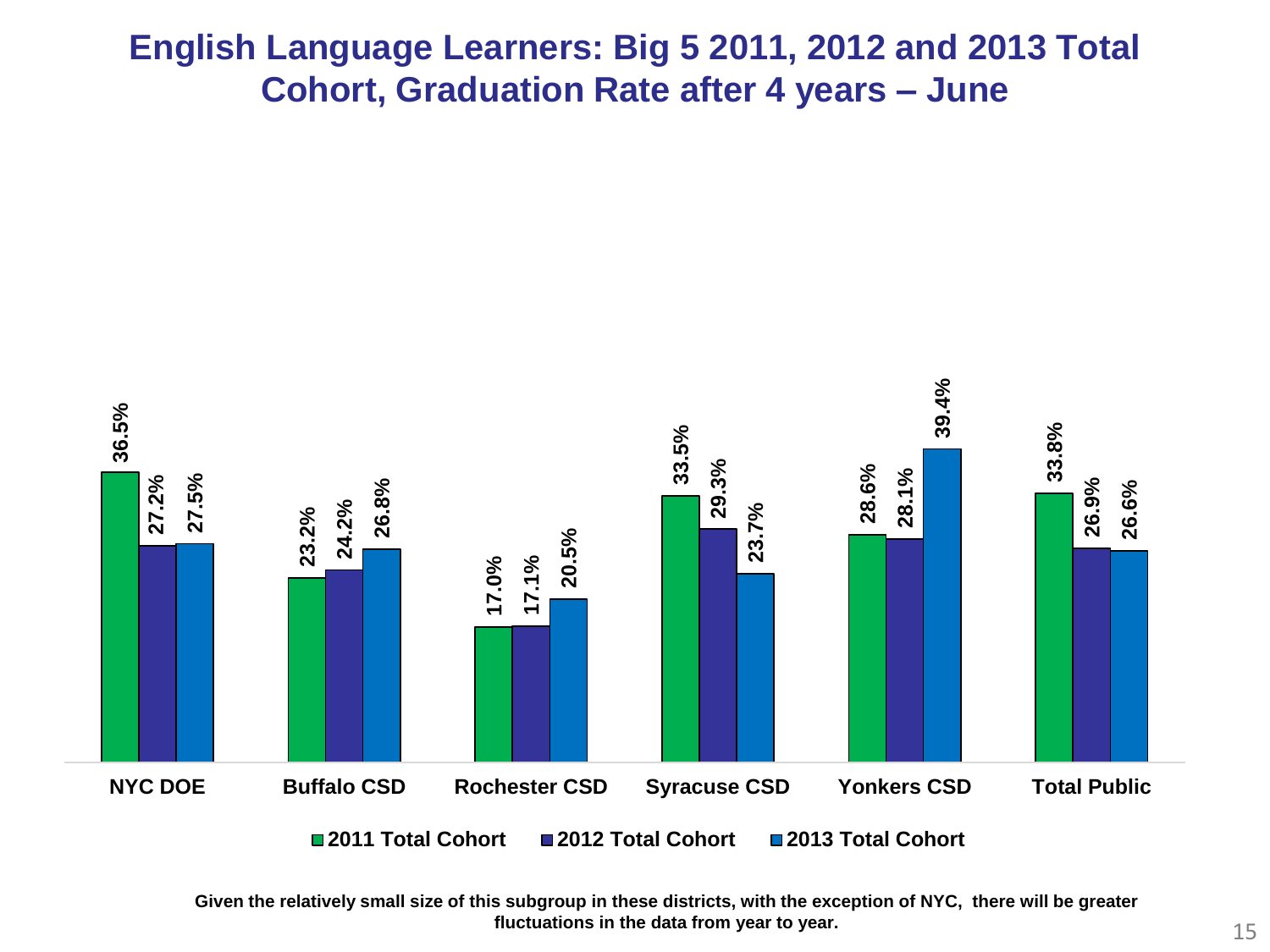| Telecare of the Diocese of<br><b>Rockville Centre</b>                | <b>CE</b>       | Nassau<br>(Uniondale)          | Amend Regents certificate of<br>incorporation to change the<br>corporate name to "The Catholic<br>Faith Network".                                                                                                                                                                                                                                                                                                                                                                                                                                                                                                                                                                                                                                                                                                                                                                                                                                                                                                                                                                                          |
|----------------------------------------------------------------------|-----------------|--------------------------------|------------------------------------------------------------------------------------------------------------------------------------------------------------------------------------------------------------------------------------------------------------------------------------------------------------------------------------------------------------------------------------------------------------------------------------------------------------------------------------------------------------------------------------------------------------------------------------------------------------------------------------------------------------------------------------------------------------------------------------------------------------------------------------------------------------------------------------------------------------------------------------------------------------------------------------------------------------------------------------------------------------------------------------------------------------------------------------------------------------|
| The Bridges Academy                                                  | P <sub>12</sub> | <b>Suffolk</b><br>(West Islip) | Extend provisional charter for<br>three years.                                                                                                                                                                                                                                                                                                                                                                                                                                                                                                                                                                                                                                                                                                                                                                                                                                                                                                                                                                                                                                                             |
| French American School of<br><b>New York</b>                         | P <sub>12</sub> | Westchester<br>(Larchmont)     | Amend charter to add authority to<br>operate at an additional site<br>located at 320 E. Boston Post<br>Road, Mamaroneck, NY.                                                                                                                                                                                                                                                                                                                                                                                                                                                                                                                                                                                                                                                                                                                                                                                                                                                                                                                                                                               |
| New York State Association for<br>the Education of Young<br>Children | P <sub>12</sub> | New York<br>(New York)         | Merge with New York City<br>Association for the Education of<br>Young Children;<br>Rochester Association for the<br>Education of Young Children;<br>W.A.E.Y.C.- Westchester<br>Association for the Education of<br>Young Children;<br>Binghamton Chapter of the<br>National Association for the<br>Education of Young Children, Inc.;<br>The Suffolk Association for the<br><b>Education of Young Children</b><br>(SAEYC);<br>Syracuse Association for the<br>Education of Young Children, Inc.;<br>Association for the Education of<br>Young Children of Western New<br>York, Inc.;<br><b>Chautauqua County Association</b><br>for the Education of Young<br>Children;<br>Capital District Association for the<br>Education of Young Children;<br>Champlain Valley Association for<br>the Education of Young Children;<br>Finger Lakes Association for the<br>Education of Young Children;<br>Mid-Hudson Association for the<br>Education of Young Children;<br>North Country Association for the<br>Education of Young Children;<br>Tri-County Association for the<br><b>Education of Young Children</b> |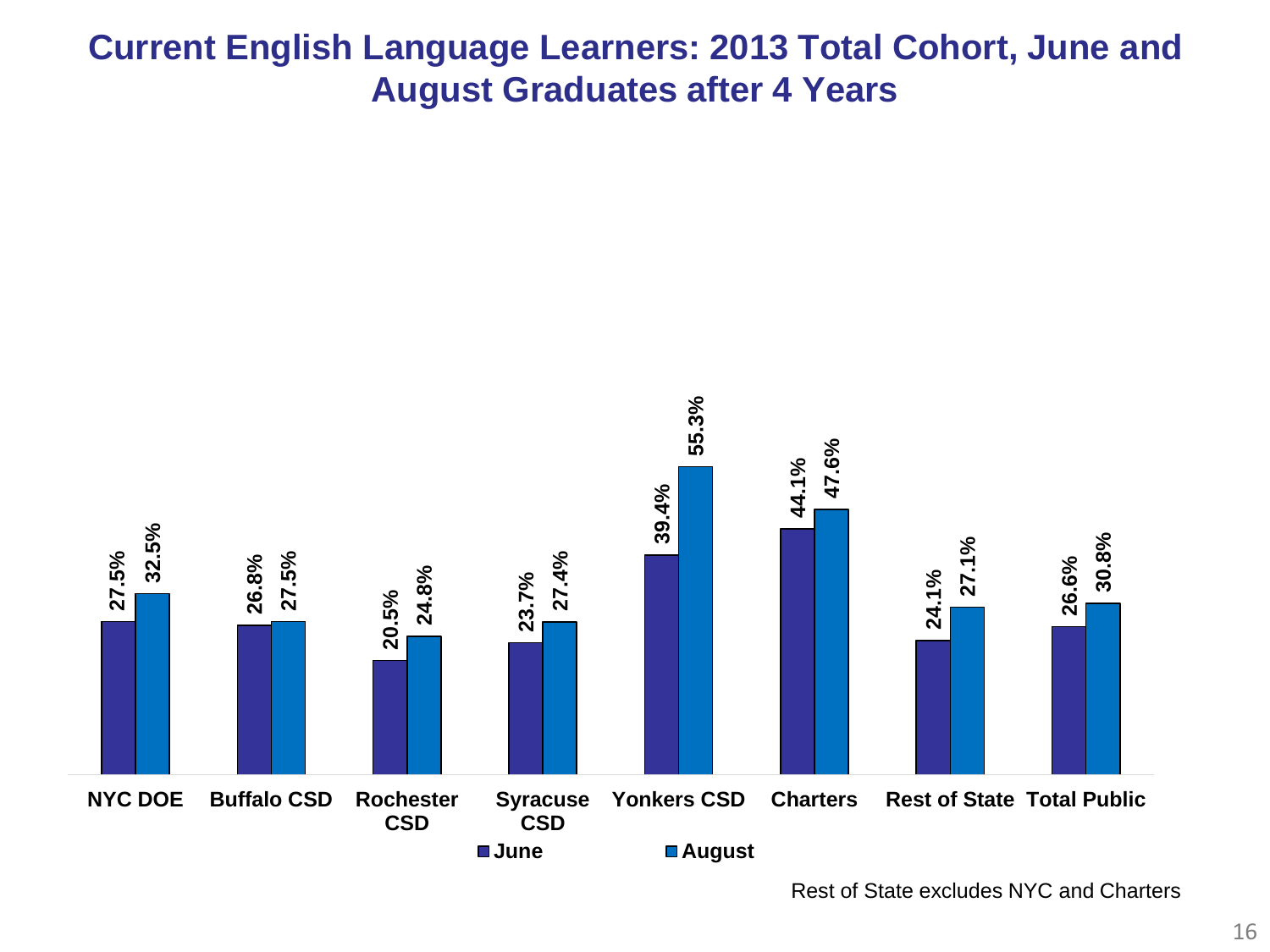|                                             |                 |                                   | with New York State Association<br>for the Education of Young<br>Children as the surviving<br>corporation, with a new amended<br>name "New York Association for<br>the Education of Young Children." |
|---------------------------------------------|-----------------|-----------------------------------|------------------------------------------------------------------------------------------------------------------------------------------------------------------------------------------------------|
| Our Lady of Mercy School for<br>Young Women | P <sub>12</sub> | Monroe<br>(Rochester)             | Amend charter to revise provision<br>on members and dissolution<br>language.                                                                                                                         |
| The Quad Preparatory School                 | P <sub>12</sub> | New York<br>(New York)            | Amend charter to change the<br>corporate address and extend<br>charter for three years.                                                                                                              |
| The STAR Program                            | P <sub>12</sub> | New York<br>(New York)            | Amend charter to change the<br>corporate address; restate the<br>corporate purpose and extend<br>charter for three years.                                                                            |
| <b>Marist College</b>                       | <b>HE</b>       | <b>Dutchess</b><br>(Poughkeepsie) | Amend charter to add authority to<br>confer the Master of Arts in<br>Teaching (M.A.T.) degree.                                                                                                       |
| The Purchase College<br>Foundation          | <b>HE</b>       | Westchester<br>(Purchase)         | Merge with The Performing Arts<br>Center Foundation, Inc. with The<br>Purchase College Foundation as<br>the surviving corporation.                                                                   |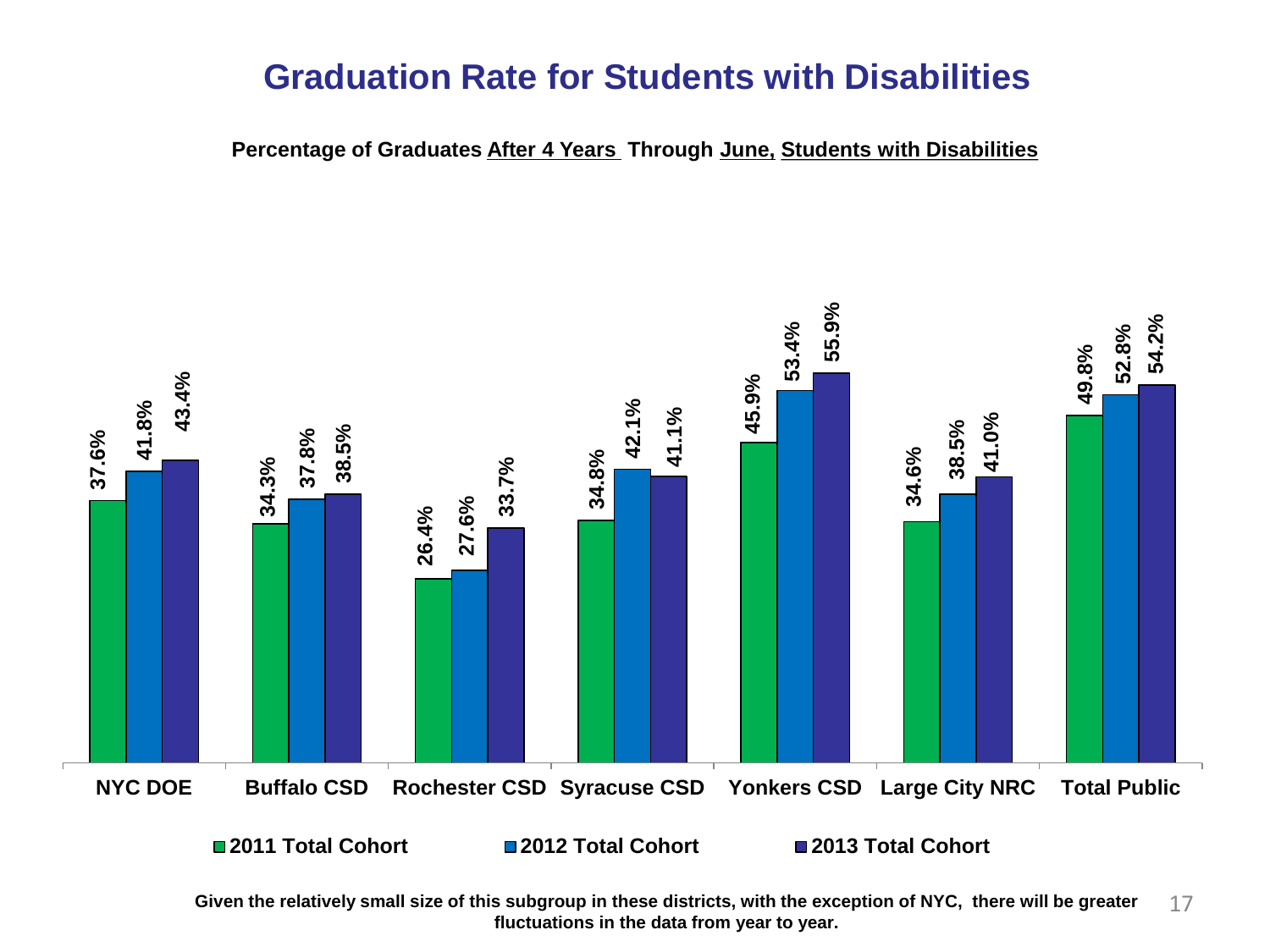### **Appendix II**

## **REGENTS ACTIONS IN 73 PROFESSIONAL DISCIPLINE CASES**

### **February 12 - 13, 2018**

The Board of Regents announced disciplinary actions resulting in the surrender of 19 licenses and 2 certificates, and 52 other disciplinary actions. The penalty indicated for each case relates solely to the misconduct set forth in that particular case.

### **I. SURRENDERS**

### **Chiropractic**

Seth G. Kohl; Chiropractor; Albany, NY 12208; Lic. No. 005259; Cal. No. 30120; Application to surrender license granted. Summary: Licensee admitted to the charge of Criminal Sexual Act.

### **Engineering, Land Surveying and Geology**

Robert John Sawmiller; Professional Engineer; Liverpool, NY 13088; Lic. No. 083551; Cal. No. 30149; Application to surrender license granted. Summary: Licensee admitted to the charge of Attempted Sexual Abuse in the 1st Degree.

### **Nursing**

Nathan D. Baum; Licensed Practical Nurse; Ayer, MA 01432; Lic. No. 321953; Cal. No. 29323; Application to surrender license granted. Summary: Licensee admitted to the charge of having been convicted of Attempt to tamper with consumer product and Obtaining controlled substance by deception and subterfuge.

Dexter D. Clark; Licensed Practical Nurse; Oriskany, NY 13424; Lic. No. 309229; Cal. No. 29846; Application to surrender license granted. Summary: Licensee admitted to charges of Petit Larceny, Driving While Intoxicated, Criminal Possession of a Controlled Substance, and Burglary.

Denise Weisenfeld; Licensed Practical Nurse, Registered Professional Nurse; New Port Richey, FL 34654; Lic. Nos. 078318, 366450; Cal. Nos. 29975, 29976; Application to surrender licenses granted. Summary: Licensee admitted to the charge of having been convicted of Grand Theft of the 3rd Degree, a 3rd Degree felony in the State of Florida, which, if committed within this state, would have been Grand Larceny in the 4th Degree, a class E felony.

Carol Hickey Rhodes a/k/a Carol Marie Rhodes; Licensed Practical Nurse, Registered Professional Nurse, Nurse Practitioner (Adult Health), Nurse Practitioner (Family Health); Taos, NM 87571; Lic. Nos. 229685, 456862, Cert. Nos. 301418, 331605; Cal. Nos.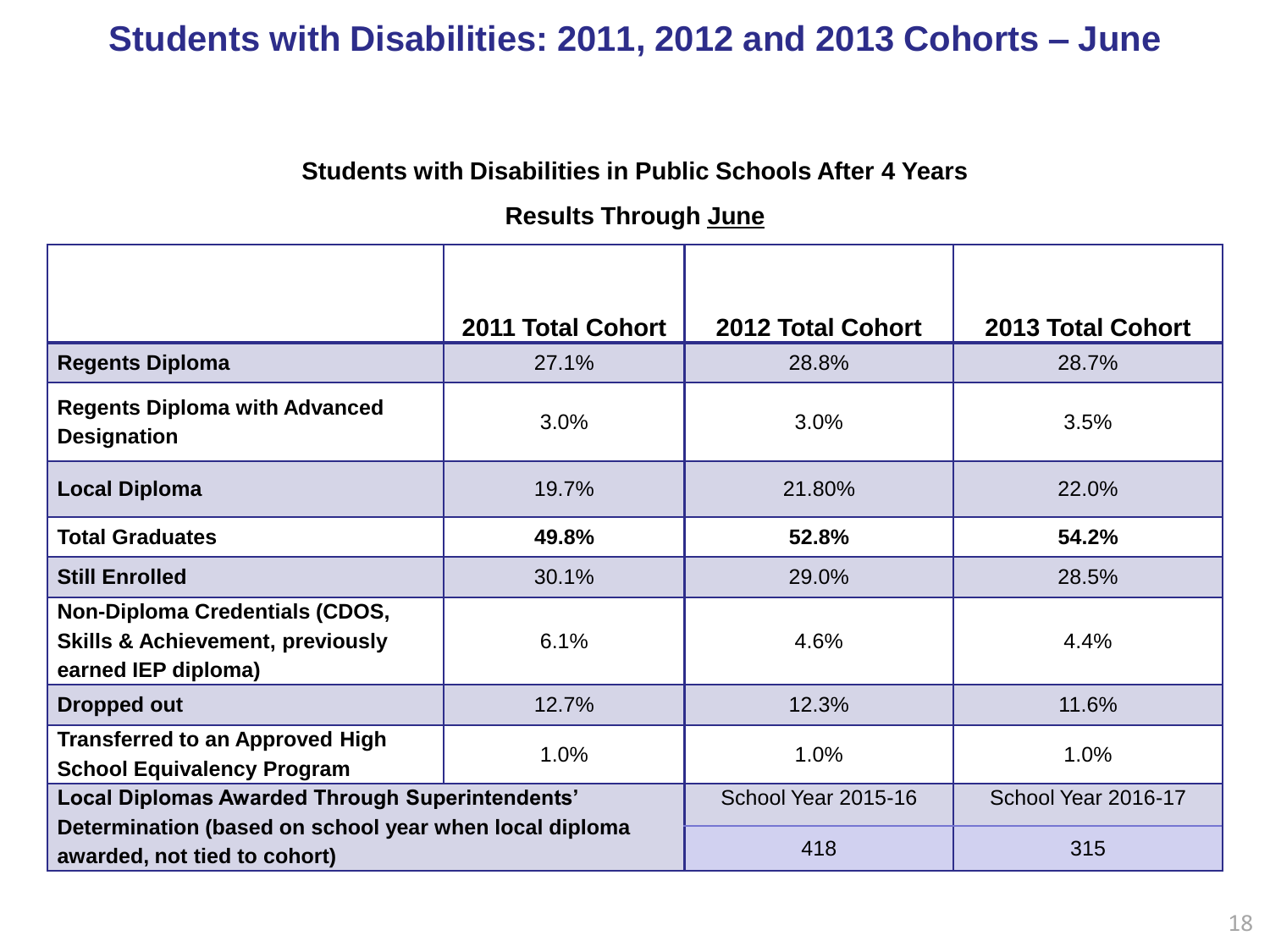29997, 29998, 29999, 30000; Application to surrender licenses and certificates granted. Summary: Licensee admitted to charges of having been convicted of Reckless Driving, a misdemeanor in the 2nd Degree, and Driving Under the Influence, an unclassified misdemeanor, in the State of Florida, and which, if committed within this state would have constituted as Reckless Driving, an unclassified misdemeanor, and Driving While Intoxicated, an unclassified misdemeanor.

Carl R. Lee; Registered Professional Nurse; Utica, NY 13502-1139; Lic. No. 591793; Cal. No. 30003; Application to surrender license granted. Summary: Licensee admitted to charges of working as a nurse when their license was suspended and Unauthorized Practice.

Jennifer Frances Famighetti a/k/a Jennifer Famighetti; Licensed Practical Nurse; Long Beach, NY 11561; Lic. No. 275307; Cal. No. 30004; Application to surrender license granted. Summary: Licensee admitted to the charge of professional misconduct.

Gladys A. Cordova a/k/a Gladys Ann Cordova; Registered Professional Nurse; Homestead, FL 33033; Lic. No. 296818; Cal. No. 30045; Application to surrender license granted. Summary: Licensee did not contest the charge of Florida discipline.

Donna Kelly; Registered Professional Nurse; Central Falls, RI 02863; Lic. No. 340041; Cal. No. 30130; Application to surrender license granted. Summary: Licensee admitted to the charge of failing to make any notations in a patient's record, in the State of Washington, about assessment or care of a Hickman catheter installed in said patient.

Pamela Jean Lee; Registered Professional Nurse; Virginia Beach, VA 23456; Lic. No. 637029; Cal. No. 30166; Application to surrender license granted. Summary: Licensee admitted to the charge of having been found guilty of professional misconduct in California, where the conduct of committed in New York would constitute practicing the profession of nursing while the ability to practice is impaired by drugs.

Colleen Mary Kenny; Registered Professional Nurse; Jackson, NJ 08527; Lic. No. 462222; Cal. No. 30186; Application to surrender license granted. Summary: Licensee did not contest the charge of Florida Discipline.

Charity Ifeanyi Eleda; Registered Professional Nurse; Fort Worth, TX 76127; Lic. No. 458861; Cal. No. 30229; Application to surrender license granted. Summary: Licensee admitted to the charge of having been convicted of Conspiracy to Commit Healthcare Fraud, Healthcare Fraud/Aiding and Abetting and False Statements for Use in Determining Rights for Benefit and Payment by Medicare, all felonies.

Linda P. Shay a/k/a Linda P. Pritchard a/k/a Linda Mary Parkin; Registered Professional Nurse; Purling, NY 12470; Lic. No. 254848; Cal. No. 30249; Application to surrender license granted. Summary: Licensee did not contest charges of instructing patient to stop taking medication and moral unfitness in the practice.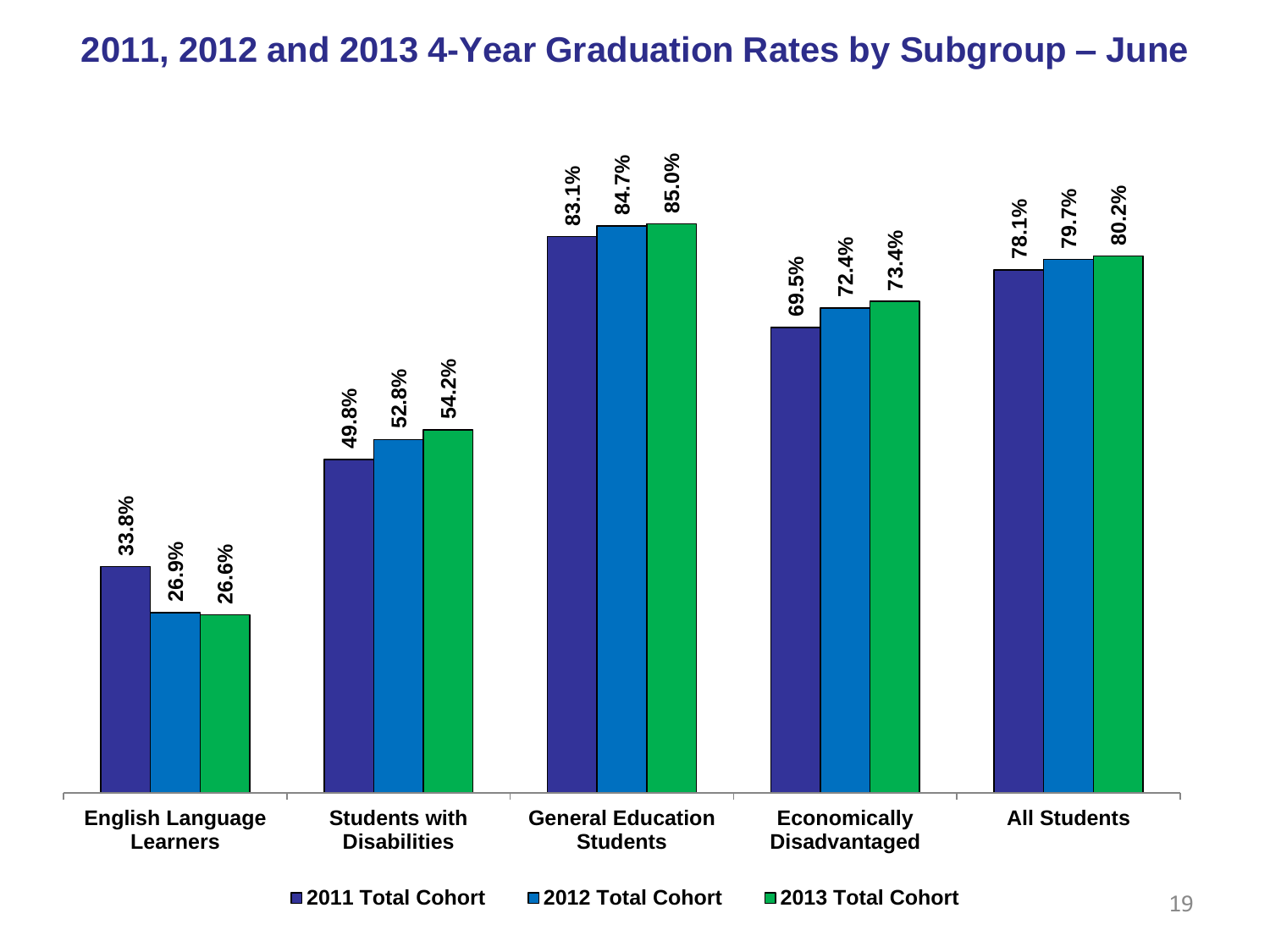Colleen A. Reynolds a/k/a Colleen A. Martin; Licensed Practical Nurse, Registered Professional Nurse; Bellevue, WA 98006; Lic. Nos. 200284, 413076; Cal. Nos. 30258, 30257; Application to surrender licenses granted. Summary: Licensee admitted to the charge of delegating responsibilities to a person who was not qualified to perform them.

## **Psychology**

Jose Manuel Arcaya; Psychologist; White Plains, NY 10606; Lic. No. 007907; Cal. No. 30233; Application to surrender license granted. Summary: Licensee admitted to the charge of failing to keep an accurate patient record of the evaluation and treatment of a patient, in that the numerical results of the psychological testing in the patient were not accurate and there were no verbatim responses from the patient recorded on the test form.

### **II. OTHER REGENTS DISCIPLINARY ACTIONS**

### **Architecture**

Steven Tinkelman; Architect; Poughkeepsie, NY 12603; Lic. No. 016528; Cal No. 30138; Application for consent order granted; Penalty agreed upon: 2 years stayed suspension, 2 years probation, \$1,500 fine.

### **Clinical Laboratory Technology**

Robert A. Balistreri; Clinical Laboratory Technologist; Orchard Park, NY 14127; Lic. No. 010232; Cal. No. 29553; Application for consent order granted; Penalty agreed upon: 2 years stayed suspension, 2 years probation, \$250 fine.

### **Dentistry**

Dmitry Epelboym, Dentist; Brooklyn, NY 11209; Lic. No. 045076; Cal. No. 28913 Found guilty of professional misconduct; Penalty: Revocation, \$10,000 fine.

Darina Jiriaeva; Dental Hygienist; Brooklyn, NY 11223; Lic. No. 025862; Cal. No. 30021; Application for consent order granted; Penalty agreed upon: 2 years stayed suspension, 2 years probation, \$250 fine.

### **Engineering, Land Surveying and Geology**

Steven David Williams; Professional Engineer; Cambria Heights, NY 11411; Lic. No. 077938; Cal. No. 29680; Application for consent order granted; Penalty agreed upon: 1 year stayed suspension, 1 year probation, \$1,500 fine.

Bryant Fields; Professional Engineer; Oakland, CA 94621; Lic. No. 080522; Cal. No. 29978; Application for consent order granted; Penalty agreed upon: 2 years stayed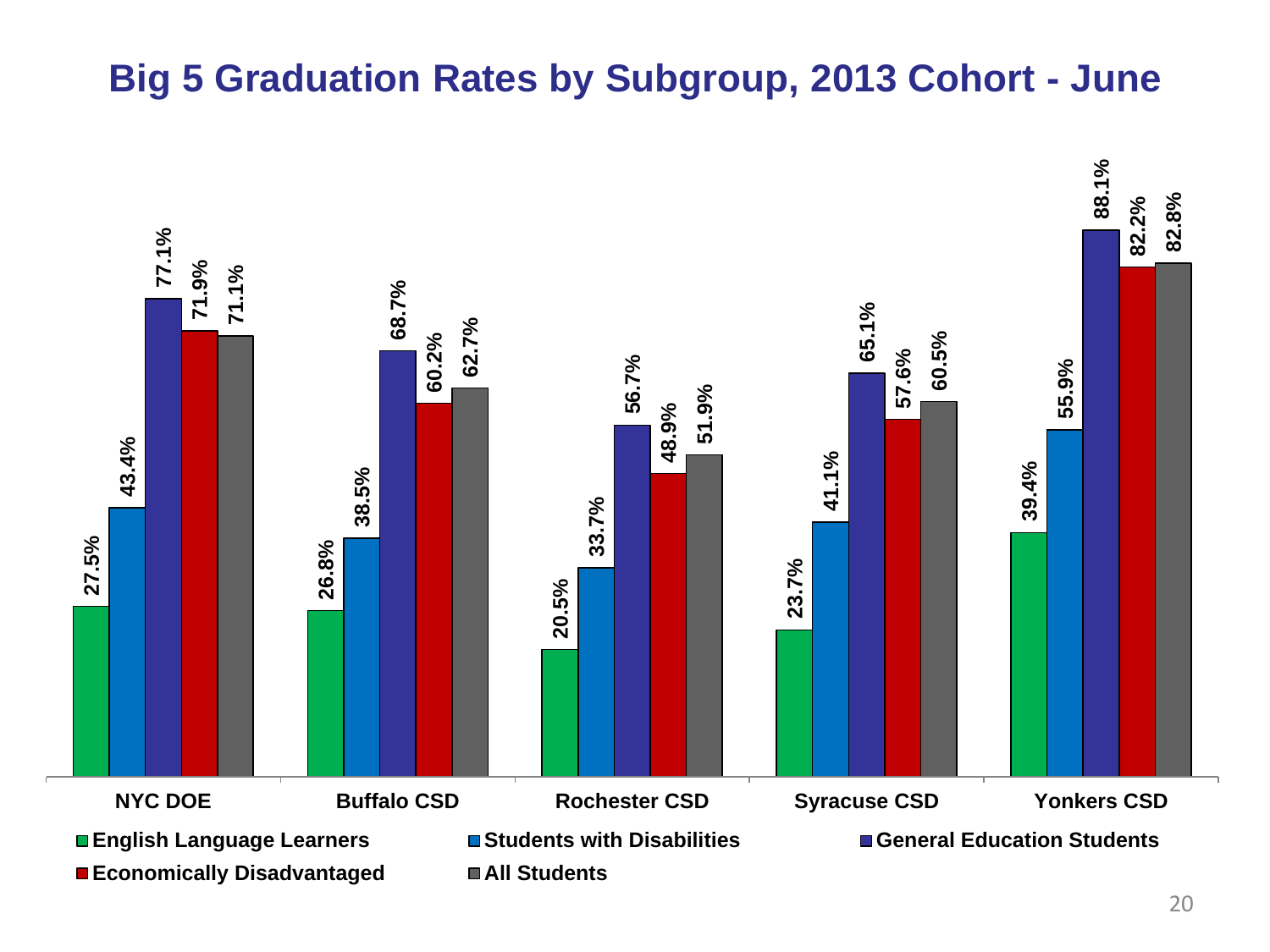suspension, 2 years probation to commence upon return to practice in the State of New York, \$2,500 fine payable within 90 days.

David Scott Freeman; Land Surveyor; Glenwood, NY 14069; Lic. No. 050480; Cal. No. 29984; Application for consent order granted; Penalty agreed upon: 2 years suspension with leave to apply for a stay of execution of any unserved portion thereof after service of first 2 months thereof, upon termination of suspension, 2 years probation, \$7,500 fine.

Vincent T. Leahy a/k/a Vincent Leahy; Professional Engineer; Bronx, NY 10463; Lic. No. 076351; Cal. No. 30147; Application for consent order granted; Penalty agreed upon: 1 year actual suspension, 1 year stayed suspension, 2 years probation, \$1,000 fine.

#### **Massage Therapy**

Dorothy J. Karpien; Massage Therapist; Argyle, NY 12809; Lic. No. 010380; Cal. No. 29800; Application for consent order granted; Penalty agreed upon: 2 years stayed suspension, 2 years probation.

#### **Nursing**

Roxanne Veronica Evans a/k/a Roxanne Veronica McKen; Licensed Practical Nurse; North Baldwin, NY 11510-1814; Lic. No. 202185; Cal. No. 28286; Found guilty of professional misconduct; Penalty: Revocation, \$10,000 fine.

Maureen Dillon; Licensed Practical Nurse; Nanuet, NY 10954, Valley Cottage, NY 10989; Lic. No. 289116; Cal. No. 28341; Found guilty of professional misconduct; Penalty: Censure and Reprimand, probation 1 year.

Lindsay Taylor Almeida; Licensed Practical Nurse; Albany, NY 12205; Lic. No. 308254; Cal. No. 28867; Application for consent order granted; Penalty agreed upon: 1 month actual suspension, 23 months stayed suspension, 2 years probation, \$250 fine.

Mark Louis Madcharo; Registered Professional Nurse; Schenectady, NY 12305; Lic. No. 499908; Cal. No. 29288; Application for consent order granted; Penalty agreed upon: Indefinite actual suspension for no less than 1 year and until mentally fit to practice, upon termination of suspension, 2 years probation to commence upon return to practice, \$500 fine payable within 6 months.

Sueanne Sheppard; Licensed Practical Nurse; Argyle, NY 12809-1280; Lic. No. 200223; Cal. No. 29503; Application for consent order granted; Penalty agreed upon: 2 months actual suspension, 22 months stayed suspension, 2 years probation to commence upon return to practice, \$500 fine payable within 6 months.

Crystal L. Smithers; Registered Professional Nurse; Heuvelton, NY 13654; Lic. No. 515424; Cal. No. 29603; Application for consent order granted; Penalty agreed upon: 2 years stayed suspension, 2 years probation, \$500 fine.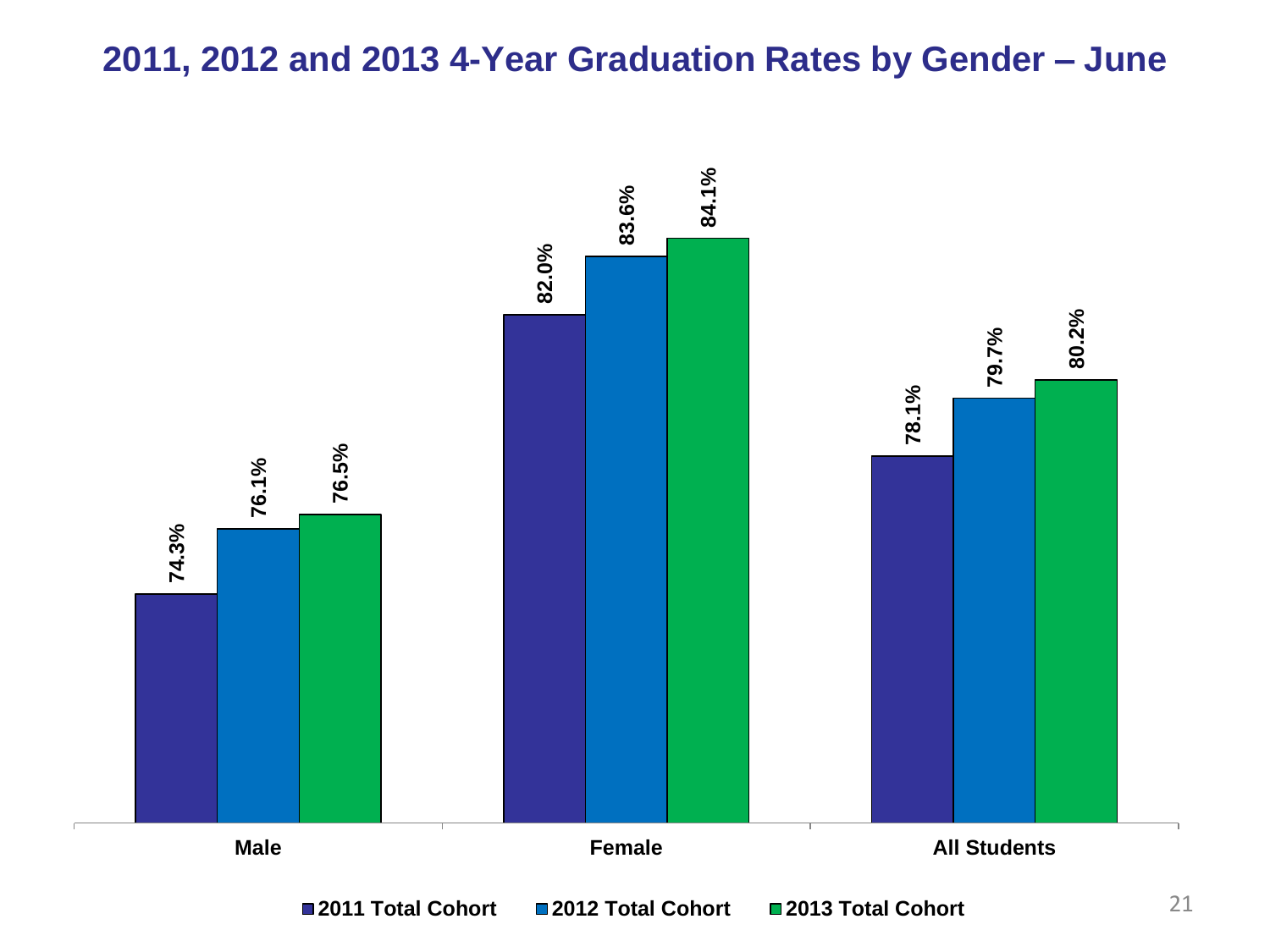Aphrodite Maria Koinoglou; Registered Professional Nurse, Nurse Practitioner (Adult Health); Williston Park, NY 11596; Lic. No. 380459, Cert. No. 301024; Cal. Nos. 29607, 29608; Application for consent order granted; Penalty agreed upon: 1 month actual suspensions, 23 months stayed suspensions, 2 years probation, \$500 fine.

Karen Jean Robison a/k/a Karen J. Keays; Licensed Practical Nurse; Greenwich, NY 12834; Lic. No. 170656; Cal. No. 29631; Application for consent order granted; Penalty agreed upon: 12 months actual suspension, 12 months stayed suspension, 2 years probation to commence upon return to practice.

Andrea Kristen Young; Registered Professional Nurse; Williamsville, NY 14221; Lic. No. 536222; Cal. No. 29706; Application for consent order granted; Penalty agreed upon: Indefinite actual suspension until fit to practice, upon termination of suspension, 2 years probation to commence upon return to practice, \$500 fine payable within 3 months.

Kathy E. Weber; Registered Professional Nurse; Watkins Glen, NY 14891; Lic. No. 310716; Cal. No. 29791; Application for consent order granted; Penalty agreed upon: 1 year stayed suspension, 1 year probation, \$750 fine.

Emily Anne Kalfas; Licensed Practical Nurse; Dunkirk, NY 14048; Lic. No. 322835; Cal. No. 29793; Application for consent order granted; Penalty agreed upon: 2 years stayed suspension, 2 years probation, \$500 fine.

Lynn Ann Weiss; Registered Professional Nurse; Port Jefferson Station, NY 11776-3372; Lic. No. 388780; Cal. No. 29807; Application for consent order granted; Penalty agreed upon: 2 years stayed suspension, 2 years probation, \$500 fine.

Katie L. Helmer; Registered Professional Nurse; Brasher Falls, NY 13613; Lic. No. 592605; Cal. No. 29839; Application for consent order granted; Penalty agreed upon: Indefinite actual suspension until fit to practice, upon termination of suspension, 2 years probation to commence upon return to practice, \$500 fine payable within 6 months.

Lisa A. Wilson; Licensed Practical Nurse; Rochester, NY 14606; Lic. No. 279163; Cal. No. 29896; Application for consent order granted; Penalty agreed upon: 2 years stayed suspension, 2 years probation, \$500 fine.

Aleftina Veronica Ziskin-Turner; Licensed Practical Nurse; Colonie, NY 12205; Lic. No. 319385; Cal. No. 29909; Application for consent order granted; Penalty agreed upon: 2 months actual suspension, 22 months stayed suspension, 2 years probation to commence upon return to practice, \$1,000 fine payable within 4 months.

Craig T. Clemens a/k/a Craig Thomas Clemens; Licensed Practical Nurse, Registered Professional Nurse; Bay Shore, NY 11706-7105; Lic. Nos. 181121, 388862; Cal. Nos. 29912, 29913; Application for consent order granted; Penalty agreed upon: 2 years stayed suspensions, 2 years probation, \$500 fine.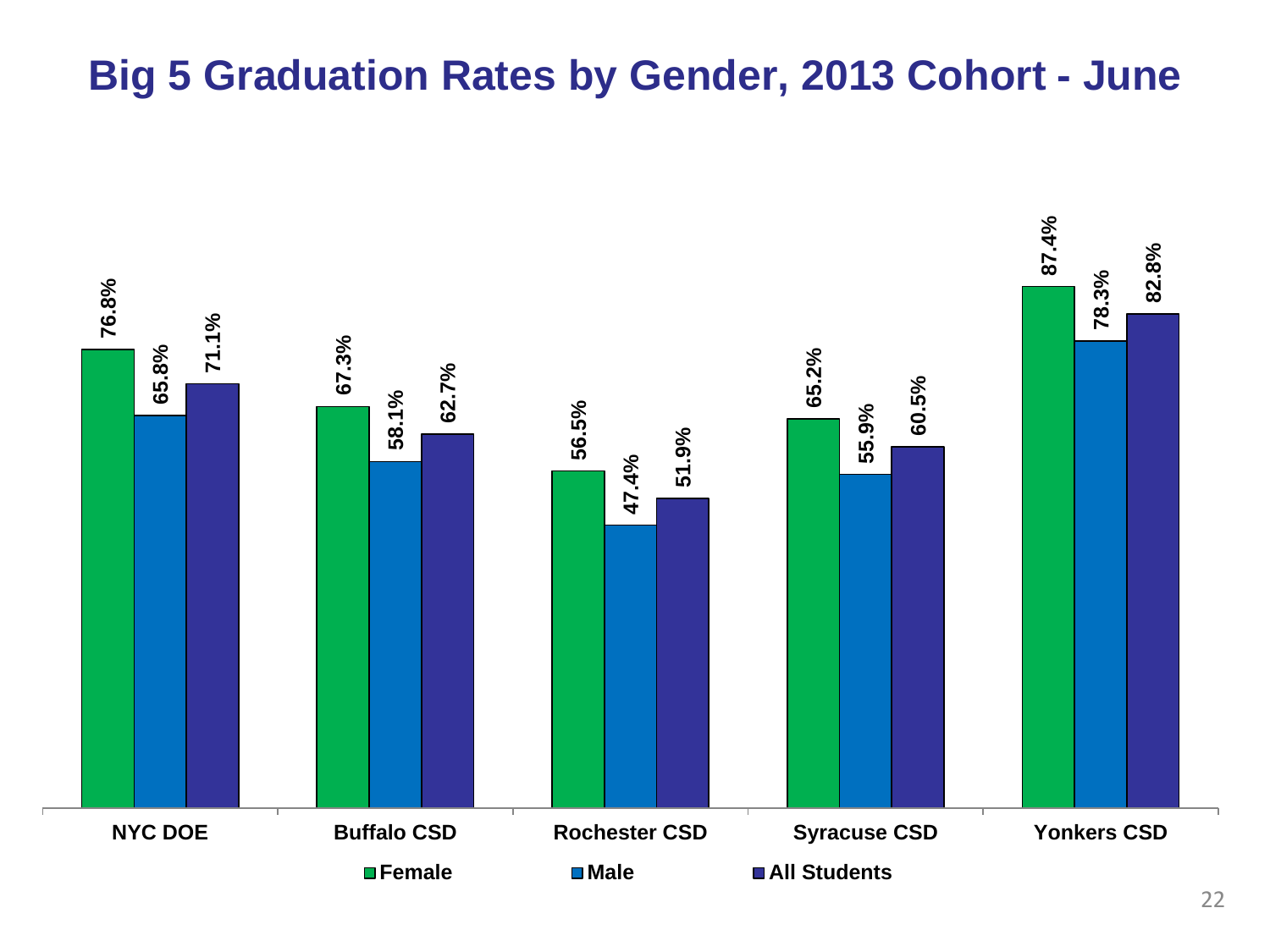Lori Susan Lathrop; Registered Professional Nurse; East Amherst, NY 14051; Lic. No. 401481; Cal. No. 29915; Application for consent order granted; Penalty agreed upon: Indefinite actual suspension for no less than 6 months and until fit to practice, upon termination of suspension, 2 years probation to commence upon return to practice, \$500 fine payable within 3 months.

Natasha S. Newton; Licensed Practical Nurse; Syracuse, NY 13205; Lic. No. 294512; Cal. No. 29949; Application for consent order granted; Penalty agreed upon: Indefinite actual suspension until fit to practice, upon termination of suspension, 2 years probation to commence upon return to practice, \$500 fine payable within 6 months.

Joanna Marie Cirilla; Registered Professional Nurse; Rochester, NY 14609; Lic. No. 668588; Cal. No. 29956; Application for consent order granted; Penalty agreed upon: 1 month actual suspension, 23 months stayed suspension, 2 years probation to commence upon return to practice, \$500 fine payable within 9 months.

Kayana Antoinette Sutherland; Licensed Practical Nurse; Amityville, NY 11701; Lic. No. 323757; Cal. No. 29968; Application for consent order granted; Penalty agreed upon: 1 month actual suspension, 23 months stayed suspension, 2 years probation.

Melinda C. Lugay a/k/a Melinda Cero Lugay; Licensed Practical Nurse, Registered Professional Nurse; New Hempstead, NY 10977; Lic. Nos. 199802, 413073; Cal. Nos. 29981, 29982; Application for consent order granted; Penalty agreed upon: 1 month actual suspensions, 23 months stayed suspensions, 24 months probation.

Richard Hurley Slagle; Registered Professional Nurse, Nurse Practitioner (Family Health); Auburn, NY 13021; Lic. No. 633225, Cert. No. 338836; Cal. Nos. 29985, 29986; Application for consent order granted; Penalty agreed upon: 2 years stayed suspensions, 2 years probation, \$500 fine.

Mario A. Jones; Licensed Practical Nurse; Troy, NY 12180; Lic. No. 296704; Cal. No. 30001; Application for consent order granted; Penalty agreed upon: 6 months actual suspension, 18 months stayed suspension, 2 years probation to commence if and when return to practice, \$500 fine payable within 9 months.

Linda Steil; Registered Professional Nurse; Merrick, NY 11566-2134; Lic. No. 603928; Cal. No. 30030; Application for consent order granted; Penalty agreed upon: 1 year stayed suspension, 1 year probation, \$250 fine.

Jeannine S. Clark; Licensed Practical Nurse; Buffalo, NY 14208; Lic. No. 284625; Cal. No. 30057; Application for consent order granted; Penalty agreed upon: 2 years stayed suspension, 2 years probation, \$250 fine.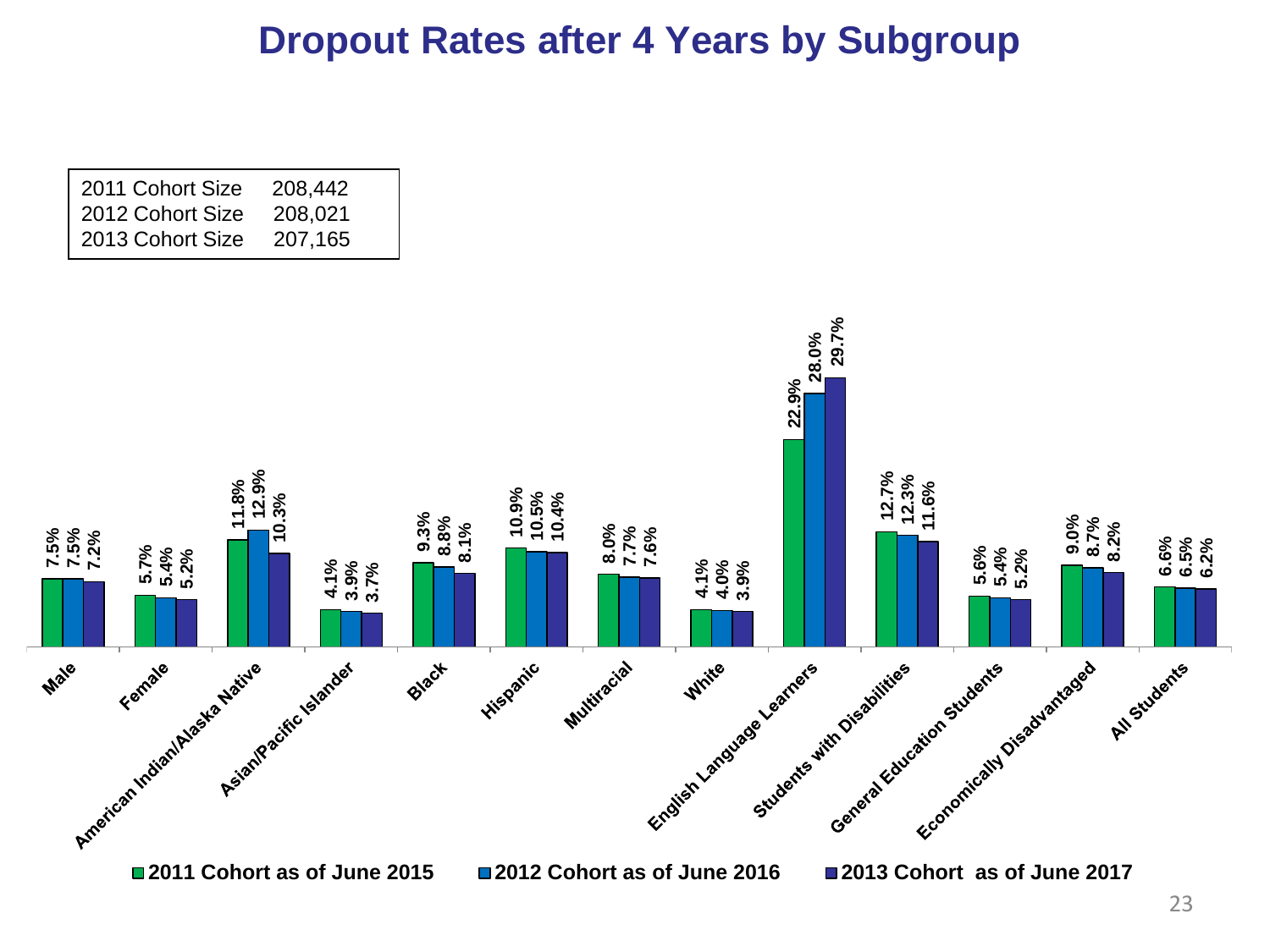Stephanie Lynn Maybury; Registered Professional Nurse; Johnstown, NY 12095; Lic. No. 557184; Cal. No. 30082; Application for consent order granted; Penalty agreed upon: 2 years stayed suspension, 2 years probation, \$500 fine.

Tina Lynn Bruce; Licensed Practical Nurse; St. Augustine, FL 32095; Lic. No. 269244; Cal. No. 30124; Application for consent order granted; Penalty agreed upon: 3 months actual suspension, 21 months stayed suspension, 2 years probation to commence upon return to practice in the State of New York, \$1,500 fine payable within 2 months.

Susan L. Masse; Registered Professional Nurse; Flanders, NY 11901-4029; Lic. No. 575874; Cal. No. 30133; Application for consent order granted; Penalty agreed upon: 2 years stayed suspension, 2 years probation, \$1,500 fine.

Lori A. Cappellini; Registered Professional Nurse; Hyde Park, NY 12538; Lic. No. 491351; Cal. No. 30136; Application for consent order granted; Penalty agreed upon: 1 year stayed suspension, 1 year probation, \$500 fine.

Daniel James MacManus Sullivan; Registered Professional Nurse; Wayne, PA 19087- 0412; Lic. No. 678255; Cal. No. 30146; Application for consent order granted; Penalty agreed upon: 2 months actual suspension, 22 months stayed suspension, 2 years probation to commence upon return to practice in the State of New York, \$500 fine payable within 30 days.

Erica Lea Coffey; Registered Professional Nurse; Lebanon, KY 40033-1611; Lic. No. 620969; Cal. No. 30256; Application for consent order granted; Penalty agreed upon: 1 year stayed suspension, 1 year probation to commence upon return to practice in the State of New York, \$500 fine payable within 30 days.

### **Pharmacy**

Alk-Abello, Inc.; Manufacturer of Drugs and/or Devices; Port Washington, NY 11050; Reg. No. 026231; Cal. No. 29802; Application for consent order granted; Penalty agreed upon: Censure and Reprimand, \$5,000 fine payable within 30 days.

Alk-Abello, Inc.; Wholesaler of Drugs and/or Devices; Port Washington, NY 11050; Reg. No. 034633; Cal. No. 29803; Application for consent order granted; Penalty agreed upon: Censure and Reprimand, \$5,000 fine payable within 30 days.

Nicholas A. Lustrino; Pharmacist; West Harrison, NY 10604; Lic. No. 036756; Cal. No. 29826; Application for consent order granted; Penalty agreed upon: 3 months actual suspension, 21 months stayed suspension, 24 months probation, \$5,000 fine.

New SNS Corp. d/b/a Junction Pharmacy; Pharmacy; Brooklyn, NY 11210; Reg. No. 033864; Cal. No. 29990; Application for consent order granted; Penalty agreed upon: Censure and Reprimand, \$4,000 fine payable within 30 days.